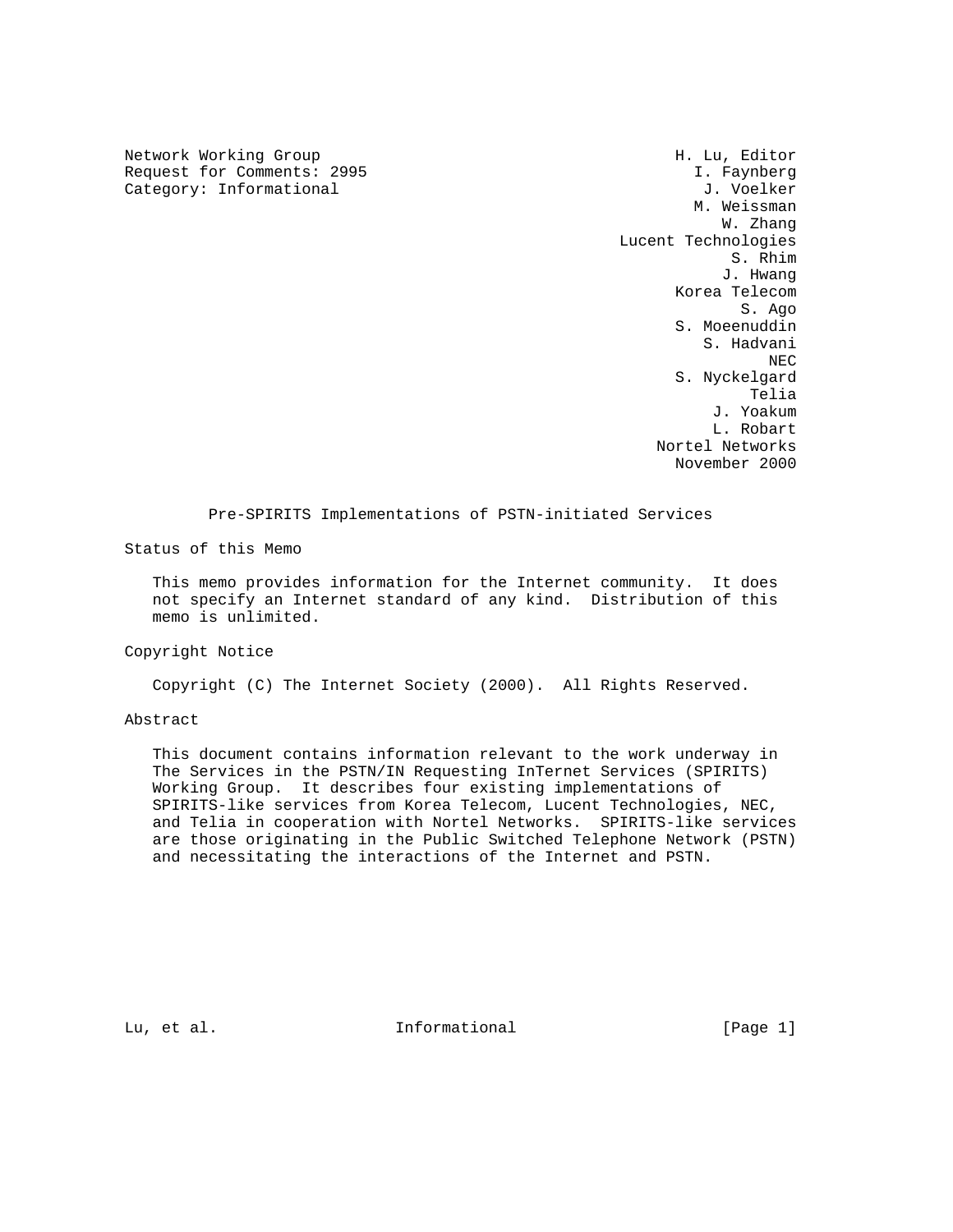Surveying the implementations, we can make the following observations:

- o The ICW service plays the role of a benchmark service. All four implementations can support ICW, with three specifically designed for it.
- o Session Initiation Protocol (SIP) is used in most of the implementations as the base communications protocol between the PSTN and Internet. (NEC's implementation is the only exception that uses a proprietary protocol. Nevertheless, NEC has a plan to support SIP together with the extensions for SPIRITS services.)
- o All implementations use IN-based solutions for the PSTN part.

 It is clear that not all pre-SPIRITS implementations inter-operate with each other. It is also clear that not all SIP-based implementations inter-operate with each other given that they do not support the same version of SIP. It is a task of the SPIRITS Working Group to define the inter-networking interfaces that will support interoperation of the future implementations of SPIRITS services.

Table of Contents

|                                                             | $\mathcal{E}$  |
|-------------------------------------------------------------|----------------|
| 2. Service Description of Internet Call Waiting             | $\overline{4}$ |
| 3. Korea Telecom's ICW Implementation                       | 5              |
|                                                             | 5              |
|                                                             | 6              |
|                                                             | 7              |
|                                                             | 7              |
|                                                             | 7              |
|                                                             | 7              |
|                                                             | 7              |
|                                                             | 8              |
|                                                             | 9              |
|                                                             | 9              |
|                                                             | 9              |
| 3.5.1. Intelligent Network Application Part Protocol (INAP) | 9              |
|                                                             | 9              |
| 3.6.                                                        |                |
| 3.6.1. ICW Service Subscription  11                         |                |
|                                                             |                |
|                                                             |                |
|                                                             |                |
|                                                             |                |
|                                                             | 16             |

Lu, et al. 10. Informational 1. [Page 2]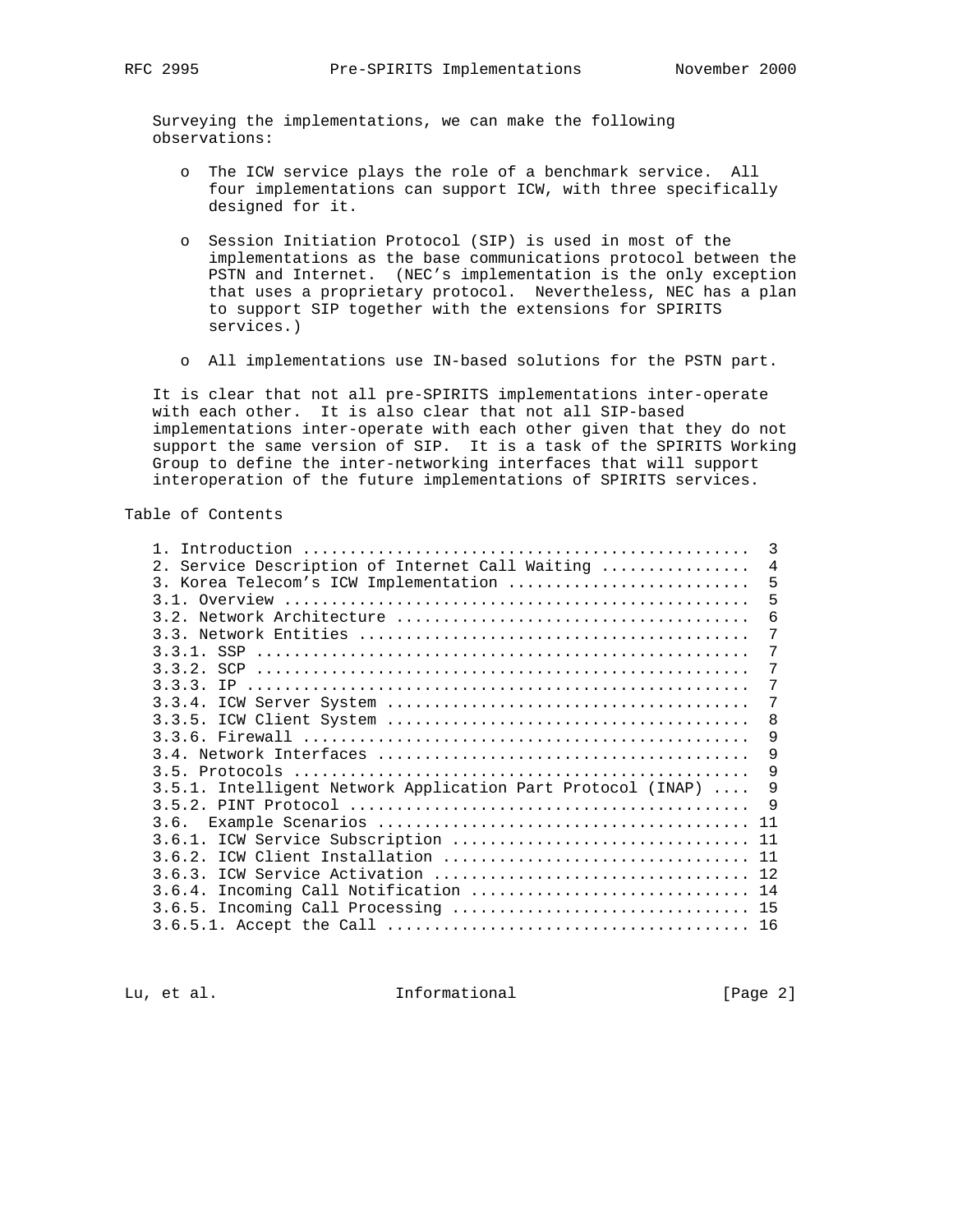| $3.6.5.2$ . Forward the Call to Another Number  18          |  |
|-------------------------------------------------------------|--|
|                                                             |  |
| 4. The Lucent Technologies Online Communications Center  21 |  |
|                                                             |  |
|                                                             |  |
| 4.3. Protocol and Operations Considerations  25             |  |
|                                                             |  |
|                                                             |  |
| 5.2. Architecture and Overall Call Flow  29                 |  |
|                                                             |  |
| 5.3.1. SCP (SPIRITS Client)-SPIRITS Server Interface  31    |  |
| 5.3.1.1. Connecting to SPIRITS Services  31                 |  |
|                                                             |  |
| 5.3.1.2.1 Connection Management Message Type  31            |  |
|                                                             |  |
| 5.3.2. SPIRITS Server-ICW Client Application Interface  34  |  |
| 5.3.3. Secure Reliable Hybrid Datagram Session Protocol     |  |
|                                                             |  |
|                                                             |  |
|                                                             |  |
|                                                             |  |
| 5.3.3.3. Secure Reliable Datagram Transport  36             |  |
|                                                             |  |
| 6. Telia/Nortel's Implementation  36                        |  |
|                                                             |  |
|                                                             |  |
|                                                             |  |
|                                                             |  |
|                                                             |  |
|                                                             |  |
|                                                             |  |
|                                                             |  |

## 1. Introduction

 This document contains information relevant to the work underway in The Services in the PSTN/IN Requesting InTernet Services (SPIRITS) Working Group. It describes four existing implementations of SPIRITS-like services from Korea Telecom, Lucent Technologies, NEC, and Telia in cooperation with Nortel Networks. SPIRITS-like services are those originating in the Public Switched Telephone Network (PSTN) and necessitating the interactions of the Internet and PSTN.

 Invariably supported by the implementations examined in this document is the Internet Call Waiting (ICW) service. With ICW, service subscribers, while using their telephone lines for Internet access, can be notified of incoming voice calls and specify how to handle the calls over the same telephone lines.

Lu, et al. 10. Informational 1. [Page 3]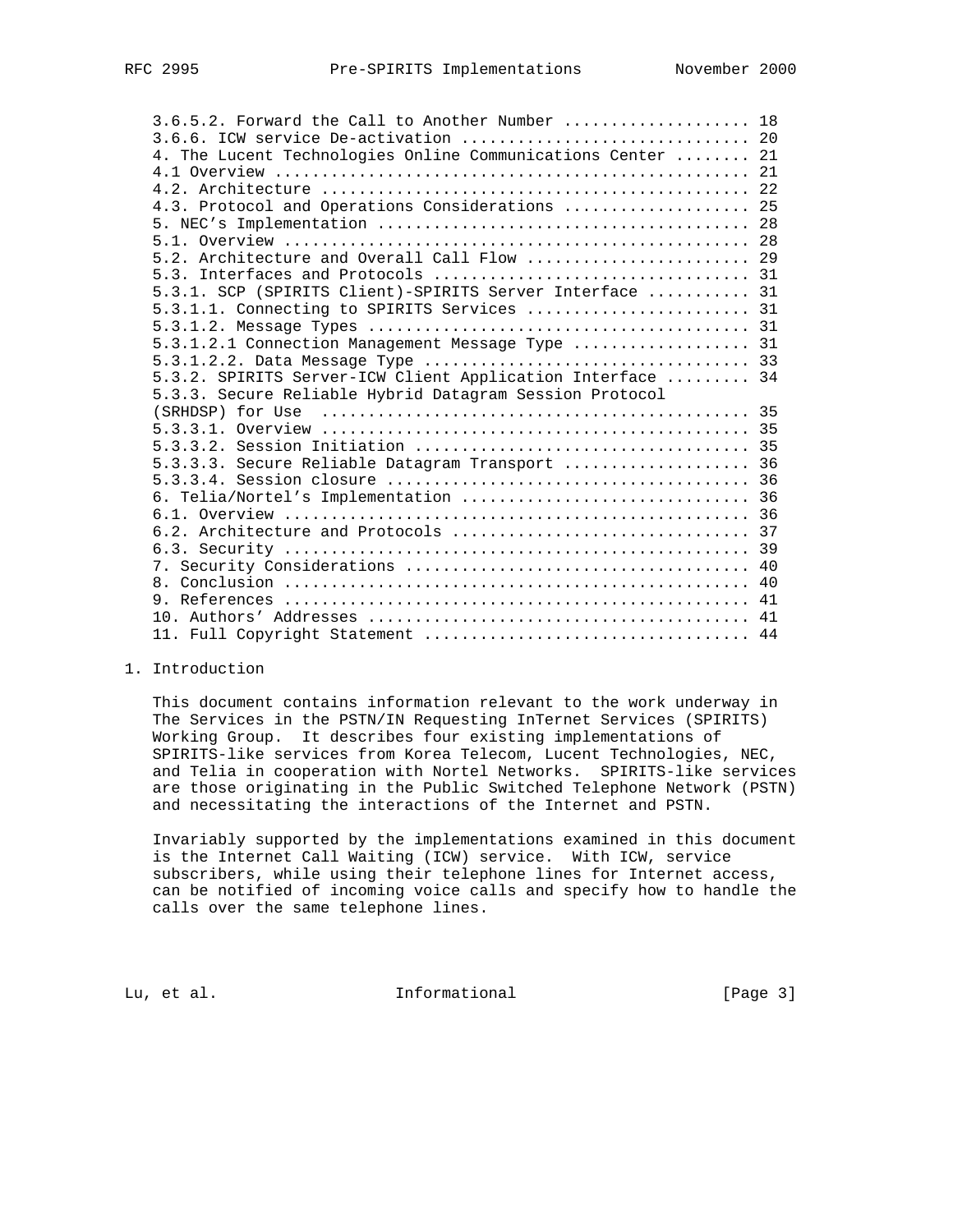The document first gives a detailed description of the ICW service. Then it proceeds to discuss each of the four implementations. The final sections of the document contains security considerations, the conclusion and references.

 It is important to note that even though the term "SPIRITS server" is used throughout the document, it has no universal meaning. Its connotation depends on the context and varies from implementation to implementation.

2. Service Description of Internet Call Waiting

 Internet call waiting is the single service that is specifically supported by all the implementations in question. In a nutshell, the service enables a subscriber engaged in an Internet dial-up session to

- o be notified of an incoming call to the very same telephone line that is being used for the Internet connection;
- o specify the desirable treatment of the call; and
- o have the call handled as specified.

 The details of the ICW service lie in the ways that a waiting call can be treated, which vary from implementation to implementation. In this section, we describe the features that are supported by at least one of the implementations. They are as follows:

- o Incoming Call Notification The subscriber is notified of an incoming call over the Internet, without having any effect on the telephone line that is being used by the modem. When a call comes in, the subscriber is presented with a pop-up dialog box on the PC. The dialog box may display any combination of the calling party number, calling party name, and calling time. Note that the display of the calling party name (or number) requires the availability of the caller name (or number) delivery feature.
- o Online Incoming Call Disposition Once informed of the incoming call, the subscriber has various options (indicated in the pop-up window) for handling the call. Possible options are:
- + Accepting the call over the PSTN line, thus terminating the Internet (modem) connection
- + Accepting the call over the Internet using Voice over IP (VoIP)
- + Rejecting the call

Lu, et al. 10. Informational 1. [Page 4]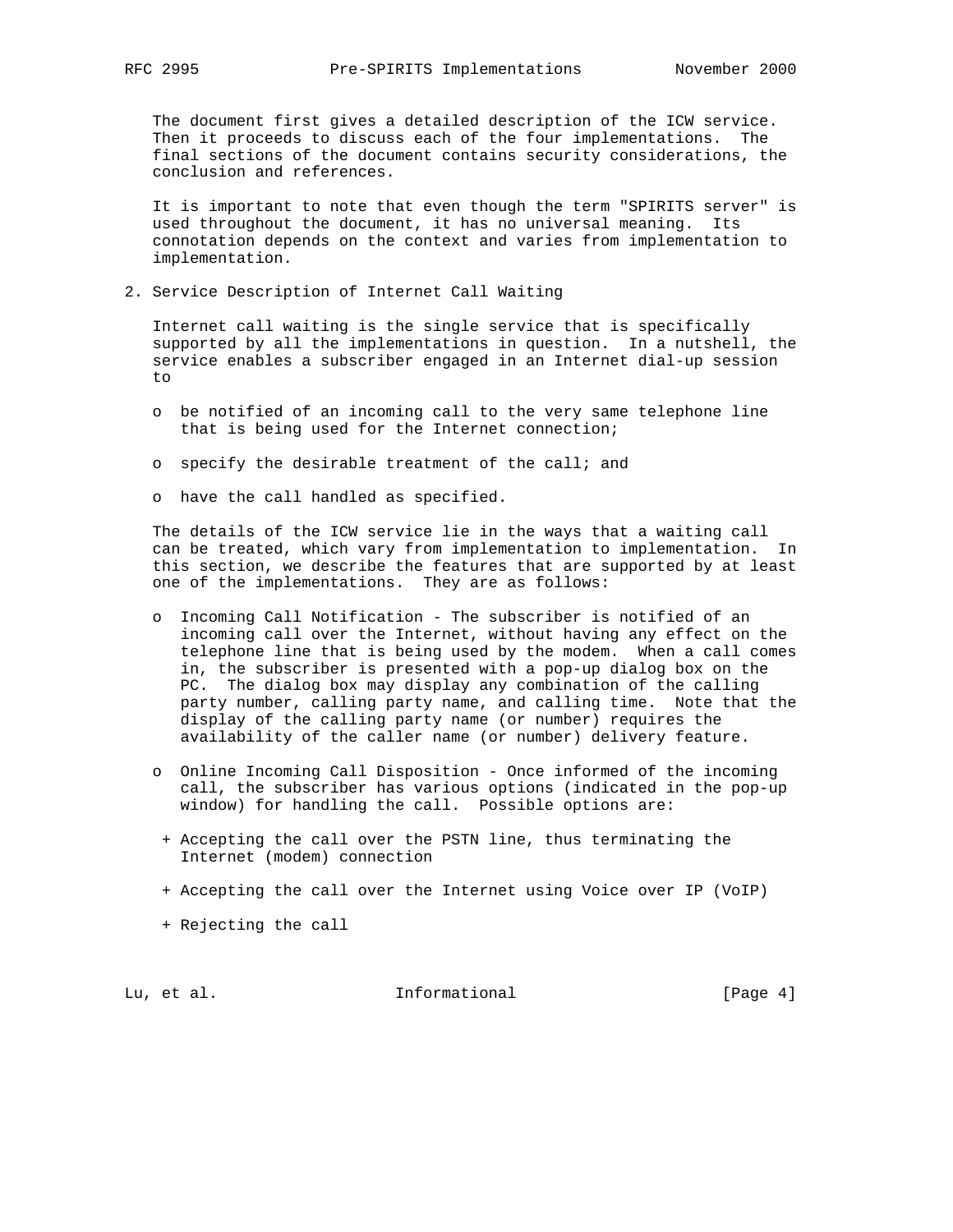- + Playing a pre-recorded message to the calling party and disconnecting the call
- + Forwarding the call to voice mail
- + Forwarding the call to another number
- + Rejecting (or Forwarding) on no Response If the subscriber fails to respond within a certain period time after the dialog box has been displayed, the incoming call can be either rejected or handled based on the treatment pre-defined by the subscriber.
- o Automatic Incoming Call Disposition Incoming calls are automatically handled based on dispositions pre-defined by the subscriber without his or her real-time intervention. The subscriber can pre-define the default disposition (e.g., re directed to voice mail) for general calls as well as customized dispositions for calls from specific numbers. In the latter case, the subscriber selects a particular disposition for each originating number and stores this information in a profile. When a call comes in, the subscriber won't be presented the call but can examine the treatment and outcome of the call from the caller log (as described in the call logging bullet). Naturally, this feature also allows the subscriber to specify the desired treatment for calls originating from private or unpublished numbers.
- o Multiple Call Handling Multiple calls can arrive during call disposition processing. With multiple call handling, the subscriber is notified of the multiple calls one by one.
- o Call Logging A detailed log of the incoming calls processed during the ICW service is kept. Typical information recorded in the log include the incoming call date and time, calling party number, calling party name, and call disposition.
- 3. Korea Telecom's ICW Implementation

## 3.1. Overview

 Korea Telecom's ICW implementation supports most of the features described in Section 2. (The major exception is the feature of receiving the incoming call over the Internet using voice over IP.) In addition, the Korea Telecom implementation supports flexible activation and de-activation of the ICW service:

Lu, et al. 10. Informational 1. [Page 5]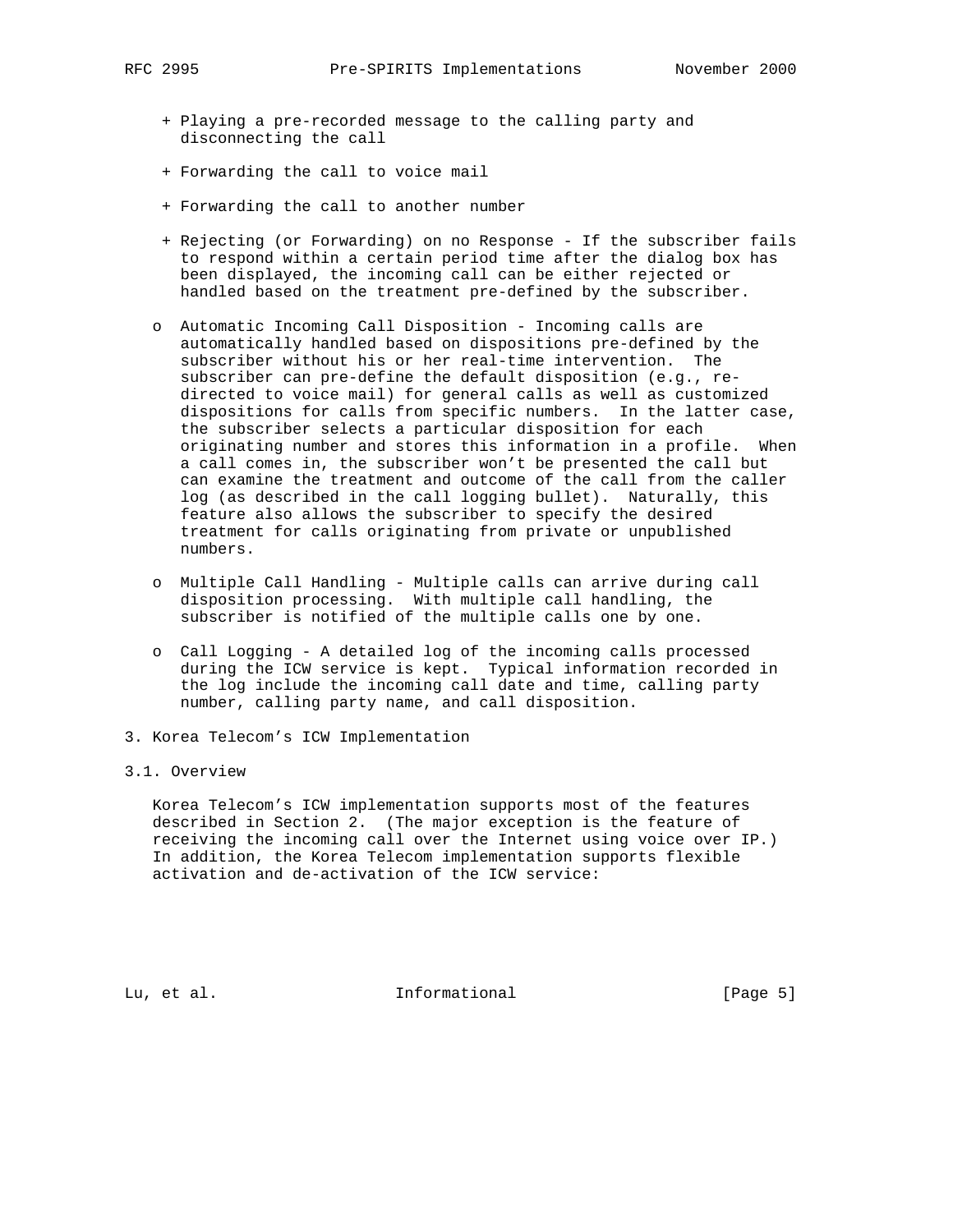- o Automatic Activation/De-activation When Internet dial-up connection is set up, the ICW service is activated or de-activated automatically.
- o Manual Activation/De-activation The subscriber can de-activate the ICW service manually when call notification is not desired during the Internet dial-up session and activate it when needed.
- 3.2. Network Architecture

 Figure 1 depicts the network architecture of the Korea Telecom ICW service. The Service Switching Point (SSP), Service Control Point (SCP), and Intelligent Peripheral (IP) are legacy PSTN IN elements based on IN CS-1. In contrast, both the ICW Server System and the ICW Client System are new network elements that are installed in the Internet domain to support of the ICW service.



Figure 1: Network Architecture of the Korea Telecom ICW Service

Lu, et al. 10. Informational 1. [Page 6]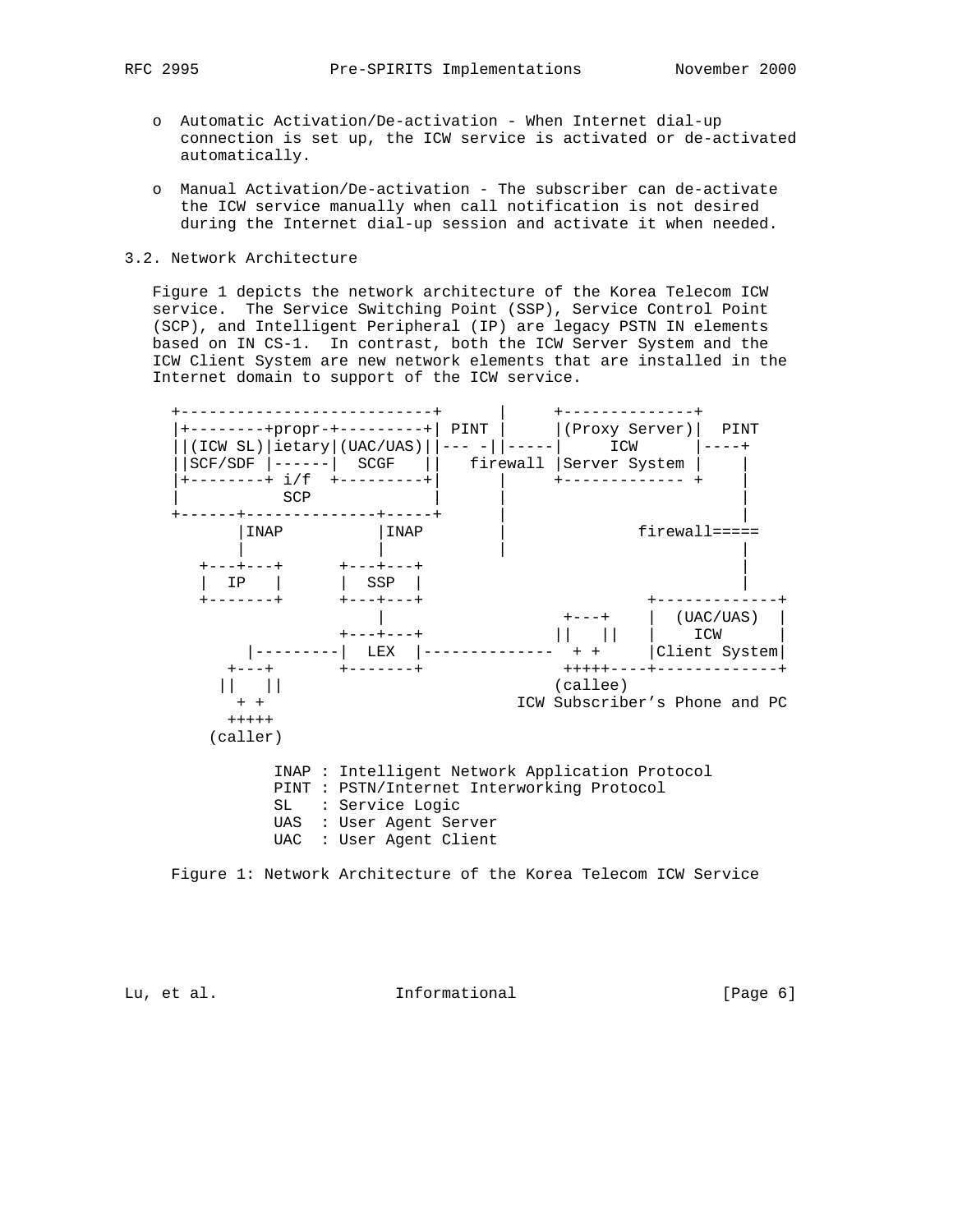## 3.3. Network Entities

### 3.3.1. SSP

 The SSP performs the Service Switching Function (SSF) and Call Control Function (CCF). When detecting that the called party is busy (T\_Busy), the SSP sends a query to the SCP and processes the call under the control of the SCP.

## 3.3.2. SCP

 The SCP performs the Service Control Function (SCF) and Service Data Function (SDF). It, when queried, instructs the SSP to process the call based on the service logic. In the case of the ICW service, the service logic ultimately governs the notification of a waiting call to an online ICW subscriber and the disposition of the call. In addition, the SCP performs the Service Control Gateway Function (SCGF) for protocol inter-working between the PSTN/IN and Internet. It translates the SIP message from the ICW Server to the service control interface message and vise versa. The SCGF is an IP end point and behaves as a UAS (User Agent server) or UAC (User Agent client).

3.3.3. IP

 The IP contains Service Resource Function (SRF). It, when necessary, plays announcements to the calling party during the ICW service before/after receiving the response from the ICW subscriber and records the calling party number or voice message from the calling party when the call is forwarded to the Voice Mail System (VMS).

### 3.3.4. ICW Server System

 The ICW Server system serves as a SIP proxy or a redirect server for message routing between the ICW Client and SCGF. The ICW Server is also responsible for managing the ICW Clients that are connected to it. When an ICW Client (subscriber) sends a registration request for the ICW service, the ICW Server relays that request to the SCP, waits for the result of authorization from the SCP, and registers the authorized subscriber in its data base. In addition, the ICW Server monitors the connection status of the registered ICW Clients. As soon as a client deactivates the ICW service or terminates the Internet connection, the ICW Server detects the status change and deactivates the ICW service for the client. Finally, the ICW Server manages profiles for each ICW subscribers as well as logs all the call processing results.

Lu, et al. 10. Informational 1.1 [Page 7]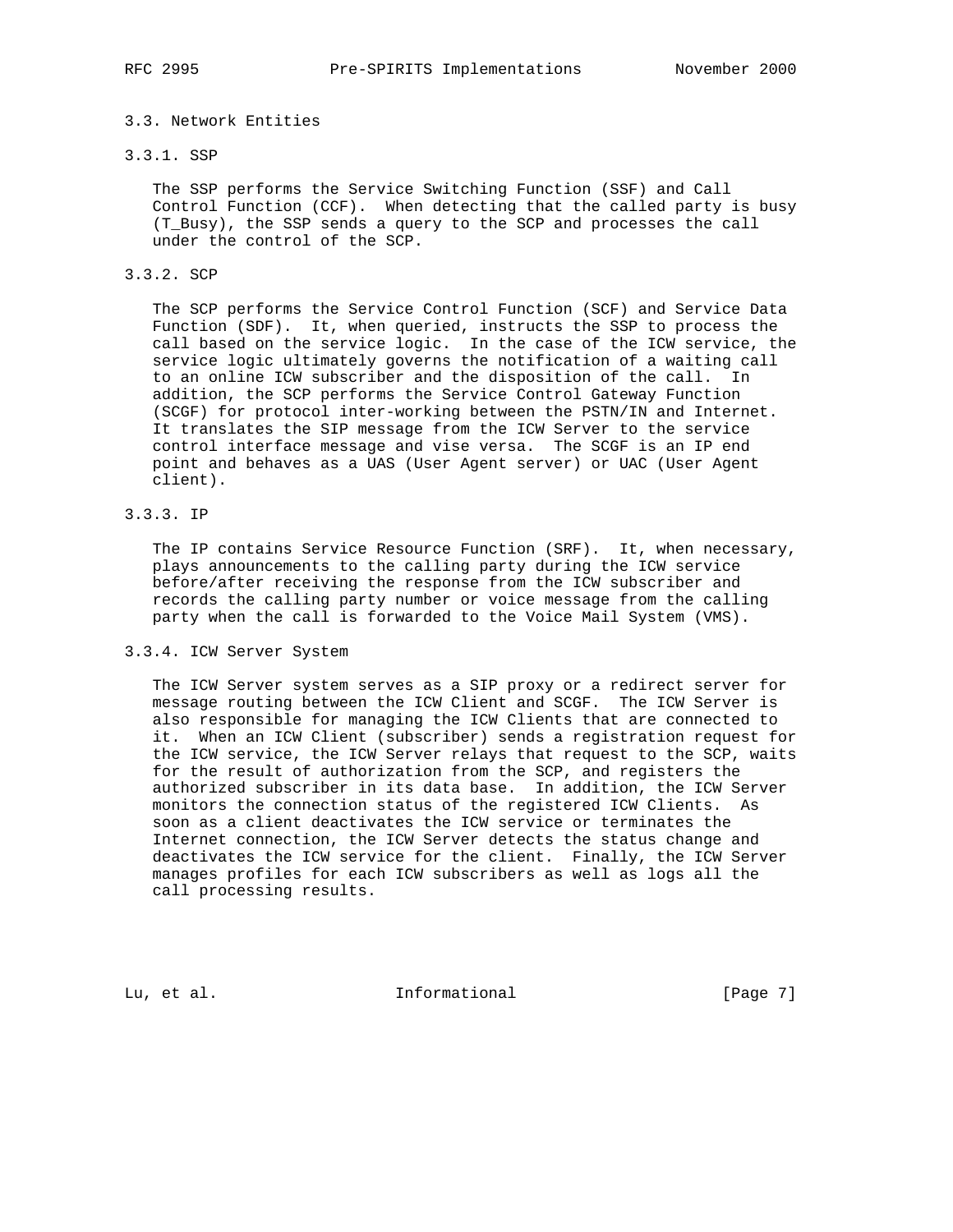### 3.3.5. ICW Client System

 The ICW Client System is an application program running on the subscriber's PC. Launched as soon as the subscriber powers on the PC, it monitors the Internet connection status of the PC (or subscriber). Upon the subscriber's connection to the Internet, the ICW Client sends a REGISTRATION request to the SCGF via the ICW Server and then eventually to the SCP. In this capacity, the ICW Client acts as a UAC to the SCGF, which acts as a UAS. Thereafter it notifies the ICW Server periodically of the connection status of the subscriber.

 The ICW Client is also responsible for popping up a dialog box on the subscriber's PC to announce an incoming call. The dialog box displays the number and name of calling party, calling time, and the call processing options (including Accept, Reject, Forward to another number or VMS). After the subscriber selects the option, the ICW Client sends it to the SCP. In this capacity, the ICW Client acts as a UAS.

 Depending on the pre-defined ICW Service Profile, the ICW Client may screen the incoming call before notifying the subscriber.

 The ICW Client manages the ICW Service Profile, which contains the following fields:

- o Subscriber Information (including, Name, Directory Number, Password)
- o Service Status (Activation/De-activation)
- o Automatic Call Processing Method
	- + Call Processing Method on No Answer (Reject/Forward/VMS) The call is automatically handled by the method if the subscriber doesn't respond after a pre-defined period of time.
	- + Do Not Disturb Mode (On/Off) When this is set on, the subscriber won't be notified of the incoming calls.
	- + Call Processing Method on Do Not Disturb (Reject/Forward/VMS)
	- + Call Processing List by Calling Party Numbers (Accept/Reject/Forward/VMS) - Calls originated from a number on the list are handled by the associated call processing method.
- o The ICW Client records the call processing method and the result for each incoming call in a log file on the subscriber's PC. The

Lu, et al. 10. Informational 1. [Page 8]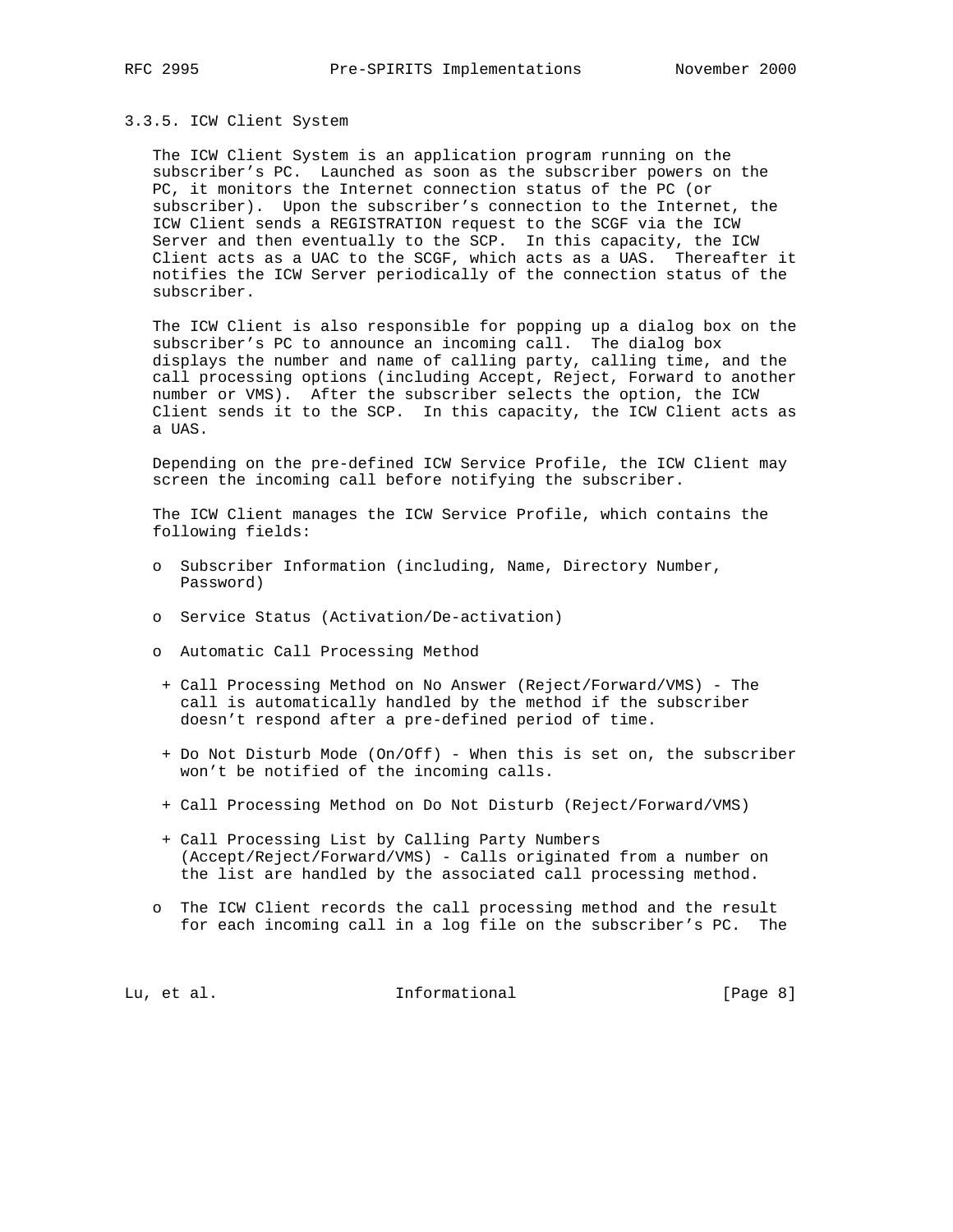call record in the call log contains the following information:

- Calling Time
- Calling Party Number
- Calling Party Name (optional)
- Call Processing Method (Accept/Reject/Forward/Forward to VMS)
- Result (Success/Fail)
- 3.3.6. Firewall

 Packet Filtering Firewall Systems are between the ICW server and clients as well as between the SCGF and ICW server for accessing the Korea Telecom IN Nodes.

- 3.4. Network Interfaces
	- o The SCF-SDF, SCF-SSF, and SCF-SRF interfaces are the same as existing PSTN IN Interfaces based on the KT INAP CS-1.
	- o The SCGF-SCF interface relays requests either from the IN or the Internet and is implemented based on the internal API of the SCP.
	- o The SCGF-ICW Server and ICW Server-ICW Client interfaces are implemented based on the PINT Service Protocol V.1. We adopted UAS-Proxy-UAC relationships as shown in Figure 2.

| $\vert$ (UAC/UAS) PINT 1.0 | (Proxy) | PINT 1.0  (UAC/UAS) |
|----------------------------|---------|---------------------|
|                            | ICW     | ⊤CW                 |
| SCGF                       | Server  | Client              |
|                            |         |                     |

Figure 2: PINT Protocol Architecture

- 3.5. Protocols
- 3.5.1. Intelligent Network Application Part Protocol (INAP)

 The SCP, SSP, and IP support the KT INAP V1.0, which is based on ITU-T INAP CS-1 with the incorporation of two INAP CS-2 messages [PRM (PromptAndReceiveMessage) and EM (EraseMessage)] for recording the voice message.

3.5.2. PINT Protocol

 The ICW service uses the PINT Service Protocol 1.0 [1] for communications between the SCP and the ICW Server System, and between the ICW Server System and the ICW Client System. Developed in the

Lu, et al. **Informational** [Page 9]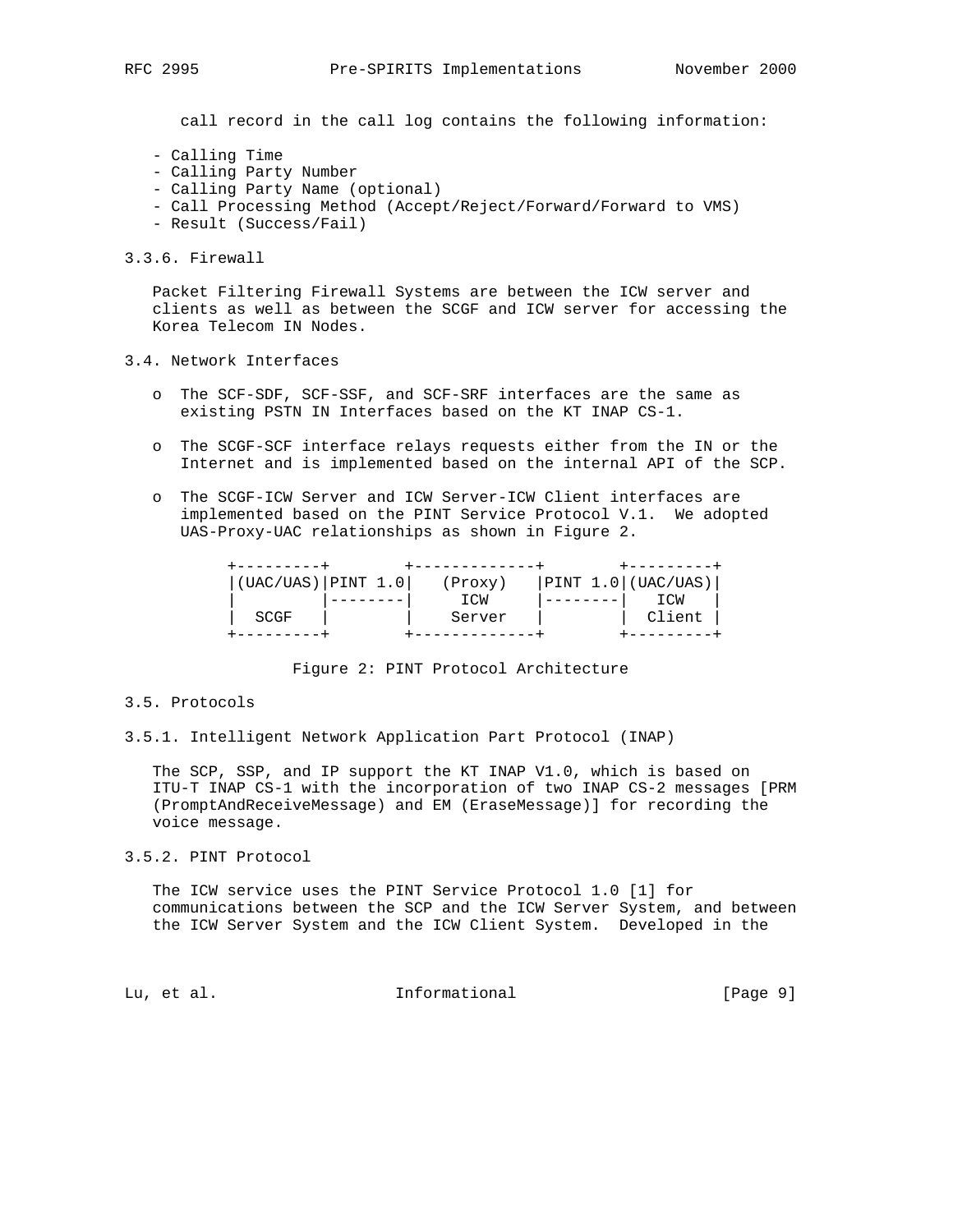IETF PINT Working Group for invoking telephone services from an IP network, the PINT Service Protocol 1.0 specifies a set of enhancements to SIP 2.0 and SDP.

 Summarized below are the elements of the PINT Service Protocol 1.0 relevant to the Korea Telecom ICW implementation:

### o REGISTER

 The REGISTER method is used to inform the SCP of the connection status of an ICW subscriber. With this method, the ICW Client sends to the ICW Server the IP address (of the PC) and phone number of the subscriber when the subscriber is first connected to the Internet. The ICW server relays the information to the SCP, which updates the data base (if the subscriber is authorized), and in the end sends a registration acknowledgment to the ICW Server and then the Client. After the subscriber is connected to the Internet, the ICW Client sends a REGISTER request to the ICW Server periodically at a pre-defined interval (e.g., 20 seconds) to indicate its connection status. The request is not relayed to the SCP. The ICW Server only checks if it is from the authorized subscriber. Finally, when the subscriber terminates the Internet connection, the Client sends the last REGISTER request to the SCP via the ICW Server. If the REGISTER request does not arrive during the pre-defined interval, the ICW Server can also detect the change of the connection status of the ICW Client.

o INVITE

 The SCP uses the INVITE method to notify the ICW Client, via the ICW Server, of an incoming call.

o ACK

 Both the SCP and the ICW Server use the ACK method to confirm the receipt of the final responses to their requests.

o BYE

 The BYE method terminates a service session. In addition to this original usage, we use the value (success or failure) of the Subject header to indicate the result of the desired disposition of an incoming call in the PSTN.

Lu, et al. 10. Informational [Page 10]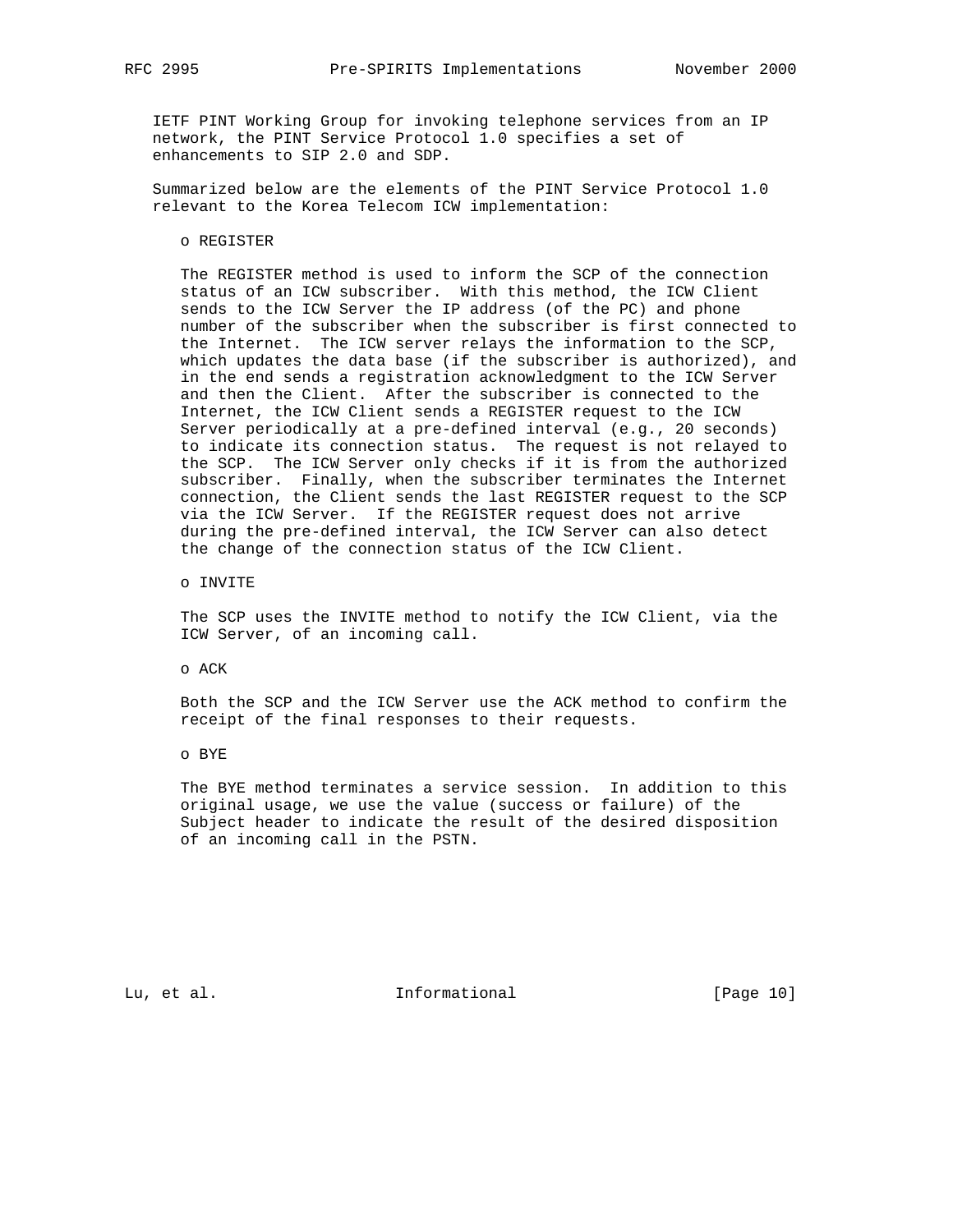o CANCEL

 When the calling party releases the call before the called party responds, the SCP sends a CANCEL request to the ICW Client to cancel the INVITE request that it sent previously.

o OPTION

This method is not used in the KT implementation.

o Responses

 The SCP responds to a REGISTER request with one of the status codes and associated comments below:

 . 100 Trying: Trying . 200 OK: Registered

 The ICW Client responds to an INVITE request with one of the status codes and associated comments below:

. 100 Trying: Trying

- . 200 OK: Accept the Call
- . 303 see other: Forward the Call to Another Number
- . 380 alternative service: Forward the Call to the VMS
- . 603 decline: Reject the Call

3.6. Example Scenarios

3.6.1. ICW Service Subscription

 Access to the Korea Telecom ICW service is by subscription. Here Korea Telecom serves as both the PSTN operator and IN-based ICW service provider. Note that the subscription data need to be loaded onto the relevant SSPs, including the local ones that may not be operated by Korea Telecom.

3.6.2. ICW Client Installation

 An ICW subscriber should install the ICW Client program in his or her PC. The ICW Client is automatically activated to run as a daemon process when the subscriber's PC is turned on. The Client monitors the Internet connection status of the subscriber.

Lu, et al. Informational [Page 11]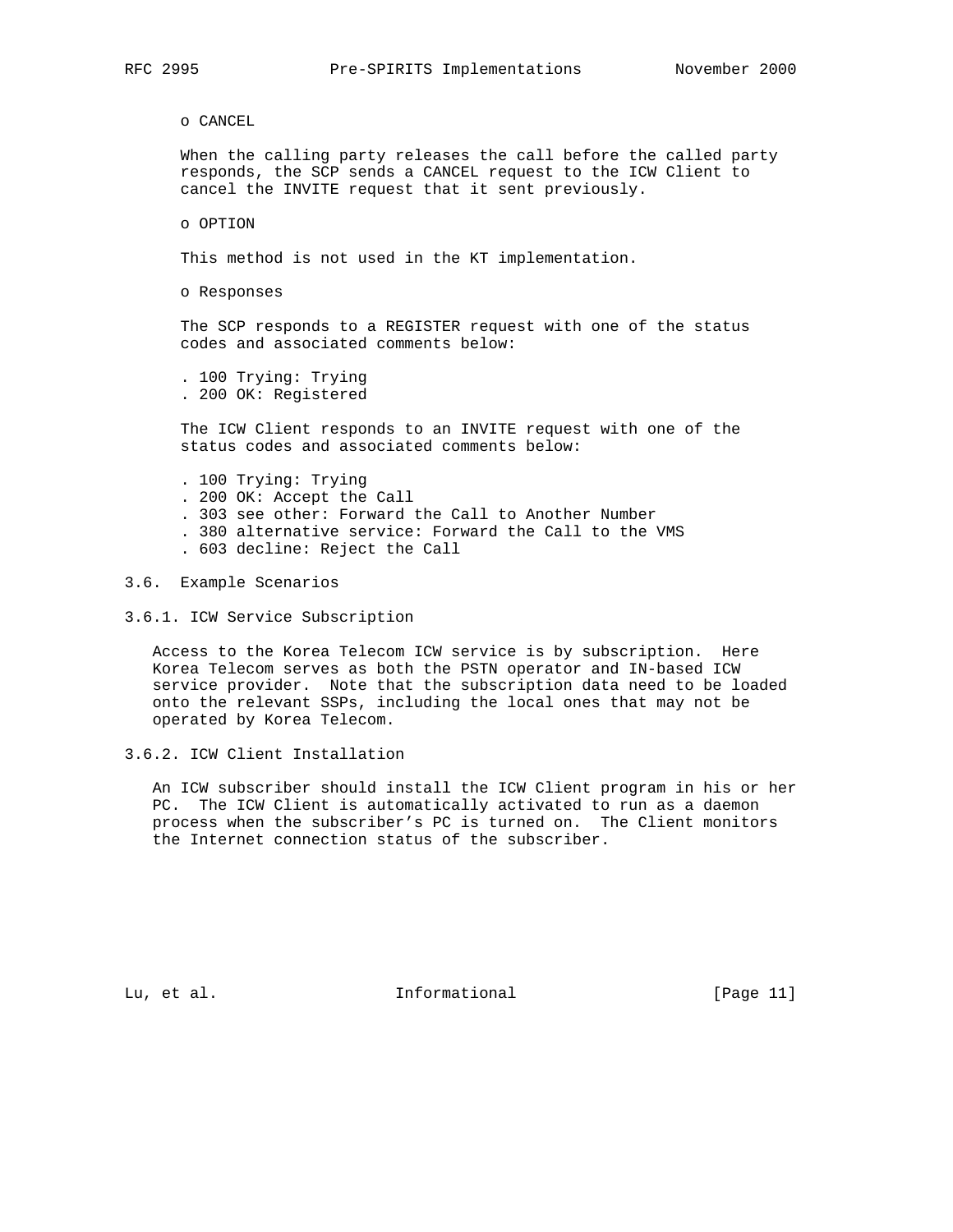# 3.6.3. ICW Service Activation

 When the subscriber initiates the Internet connection or activates the ICW service manually, the ICW service is activated. That is done by sending a REGISTER request with the directory number and IP address from the ICW Client to the SCP through the ICW Server.

|                | ICW Subscriber ICW Server SCGF |                             |       | SCF/SDF                 | SSF/CCF | Calling |
|----------------|--------------------------------|-----------------------------|-------|-------------------------|---------|---------|
|                | ICW Client                     |                             |       |                         |         | party   |
|                | (DN1/IP1)<br>(IP2)             |                             | (IP3) |                         |         | (DN2)   |
|                | 0A                             |                             |       |                         |         |         |
|                | OBREG(DN1, IP1)                |                             |       |                         |         |         |
| 1              |                                | $\rightarrow$ REG(DN1, IP1) |       |                         |         |         |
| $\overline{2}$ |                                |                             |       |                         |         |         |
|                |                                |                             | 2A    |                         |         |         |
|                |                                |                             |       | reg(DN1, IP1)           |         |         |
| 3              |                                |                             |       |                         |         |         |
|                |                                |                             |       | -.-.-.-.-><br>3A        |         |         |
|                |                                |                             |       |                         |         |         |
|                |                                |                             |       | reg ok 3B               |         |         |
| $\sqrt{4}$     |                                |                             |       | $-1 - 1 - 1 - 1 - 1$    |         |         |
|                |                                | 200 OK                      | 4A    |                         |         |         |
| 5              |                                |                             |       |                         |         |         |
|                | 200 OK 5A                      |                             |       |                         |         |         |
| 6              |                                |                             |       |                         |         |         |
|                | 6A                             |                             |       |                         |         |         |
|                |                                |                             |       |                         |         |         |
|                | -> PINT Protocol               |                             |       | -.-.-> SCP Internal API |         |         |
|                |                                |                             |       |                         |         |         |
|                | > INAP Protocol                |                             |       | +++++> ISUP Protocol    |         |         |
|                | $====>$ Bearer                 |                             |       |                         |         |         |

Figure 3: ICW Service Activation

 As depicted in Figure 3, the relevant information flows are as follows:

 (0A) The ICW subscriber dials the ISP access number and establishes a PPP connection.

(0B) The ICW Client detects the PPP connection.

 1. The ICW Client sends a registration request to the ICW Server in order to register the IP address-DN relationship for the dial-up connection.

2. The ICW Server relays registration request to the SCGF.

Lu, et al. 10. Informational 1. [Page 12]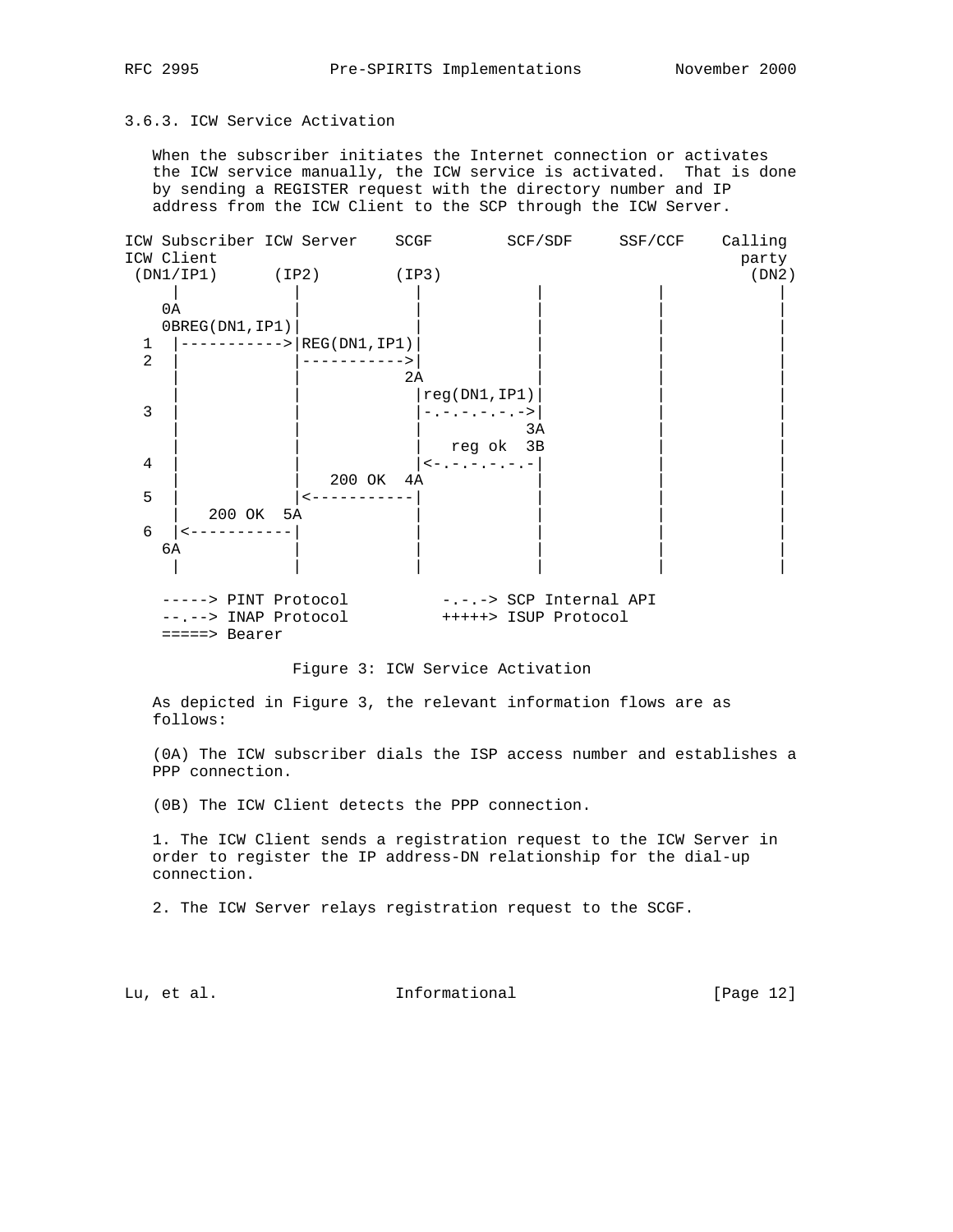2A. The SCGF translates the user registration information from the SIP message to the SCP internal API message.

3. The SCGF relays the user registration message to the SCF/SDF.

 3A. The SCF/SDF authorizes the subscriber with the directory number based on the user registration information.

 3B. The SCF/SDF stores the IP address of the ICW Client and sets the status to "Internet on-line."

4. The SCF/SDF sends the result of registration to the SCF/SCGF.

 4A. The SCGF translates the user registration response of the SCP internal API message to the PINT message.

5. The SCGF relays the user registration response to the ICW Server.

 5A. The ICW Server records the user registration information and the Internet on-line status for the subscriber in the data base.

 6. The ICW Server sends the user registration response to the ICW Client.

 6A. The ICW Client notifies the subscriber that the registration is completed successfully and the ICW service is in the active state.

Lu, et al. 10. Informational 1. [Page 13]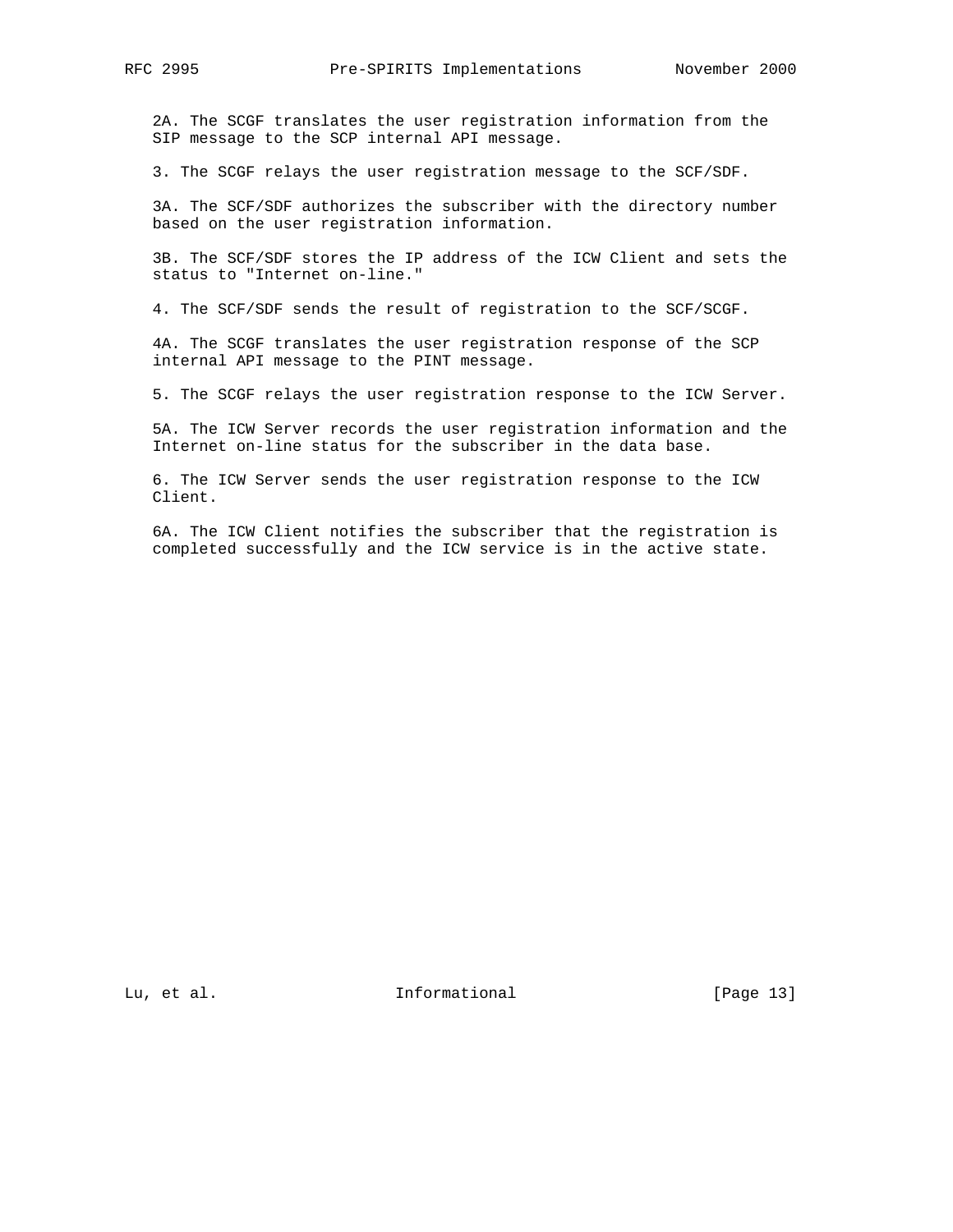# 3.5.4. Incoming Call Notification

 When a calling party makes a call to the ICW subscriber, the SCP notifies the ICW Client of the incoming call and waits for the subscriber's response.



### Figure 4: Incoming Call Notification

 As depicted in Figure 4, the relevant information flows are as follows:

 1. The calling party at DN2 (a telephone user) makes a call to the ICW subscriber (PC user) at DN1. The connection is set up using the existing ISDN signaling.

1A. The SSF/CCF detects that the callee (the ICW subscriber) is busy.

Lu, et al. 10 mm informational 11 mm informational [Page 14]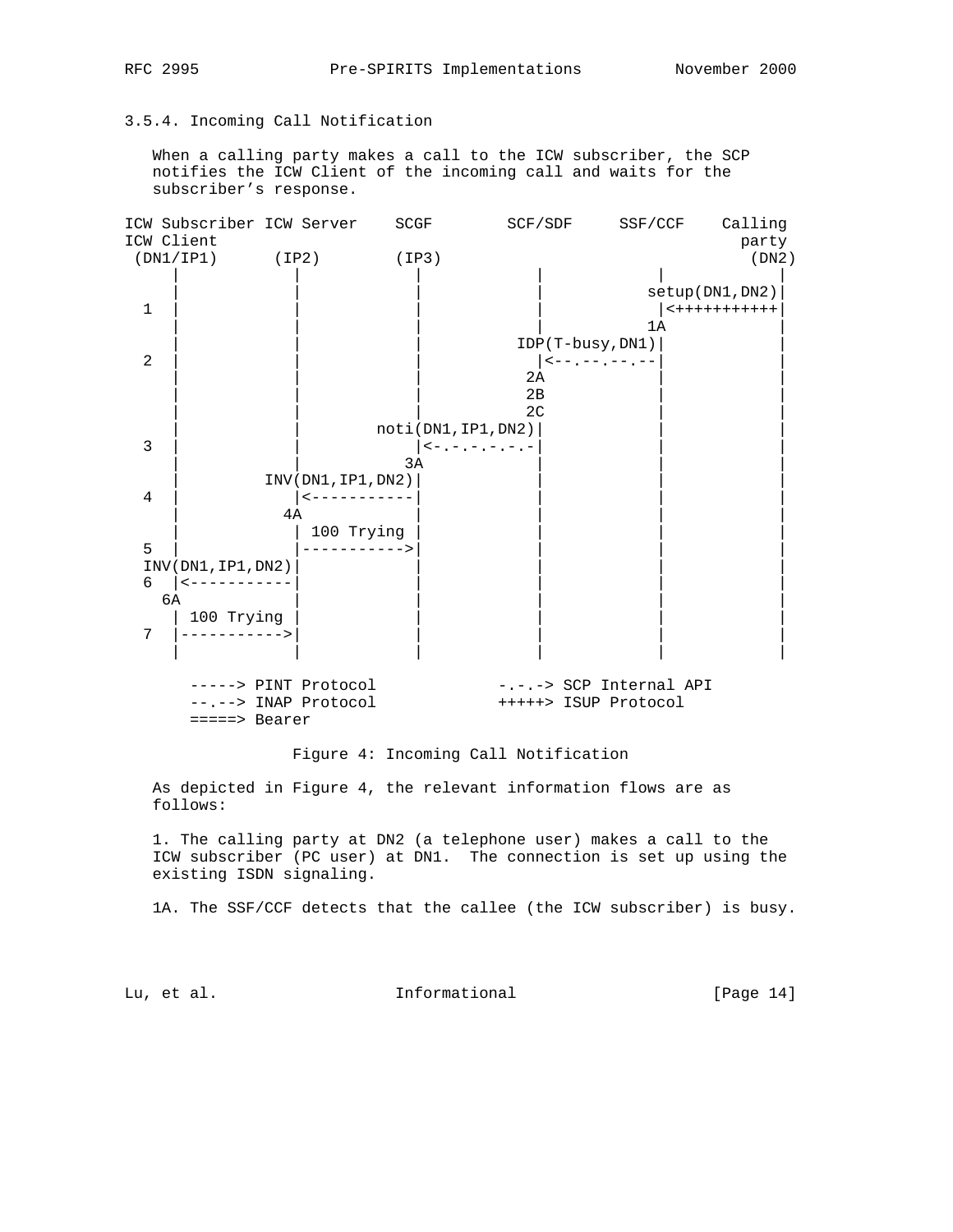2. The SSF/CCF sends InitialDP (T\_Busy) to the SCF/SDF.

 2A. The SCF/SDF determines whether the user at DN1 is PSTN on-line or Internet on-line. (The SCF/SDF executes the KT Telephone Mail Service logic in the PSTN on-line case and the ICW service Logic in the Internet on-line case.)

2B. The SCF/SDF retrieves the IP address corresponding to DN1.

 2C. The SCF/SDF may play an announcement to the calling party, while waiting for the response of the called party.

3. The SCF sends an incoming call notification to the SCGF.

 3A. The SCGF translates the incoming call notification from the SCP internal format to the PINT format.

4. The SCGF relays the notification to the ICW Server.

 4A. The ICW Server double-checks the subscriber's status using the ICW subscribers profile in its own data base.

5. The ICW Server sends trying message to the SCGF.

6. The ICW Server relays the notification to the ICW Client.

 6A. The ICW Client consults the ICW service profile to see if there is a pre-defined call disposition for the incoming call. If so, then the procedure for automatic call processing is performed.

 6B. If there is no pre-defined call disposition for the incoming call, the subscriber is notified of the call via a pop-up dialog box.

7. The ICW Client sends trying message to the ICW Server.

3.6.5. Incoming Call Processing

 The incoming call can be accepted, rejected, forwarded to another number, or forwarded to the VMS depending on the on-the-fly or pre defined choice of the subscriber. This section describes the information flows for the cases of "Accept the call" and "Forward the call to another number."

Lu, et al. 10. Informational 1. [Page 15]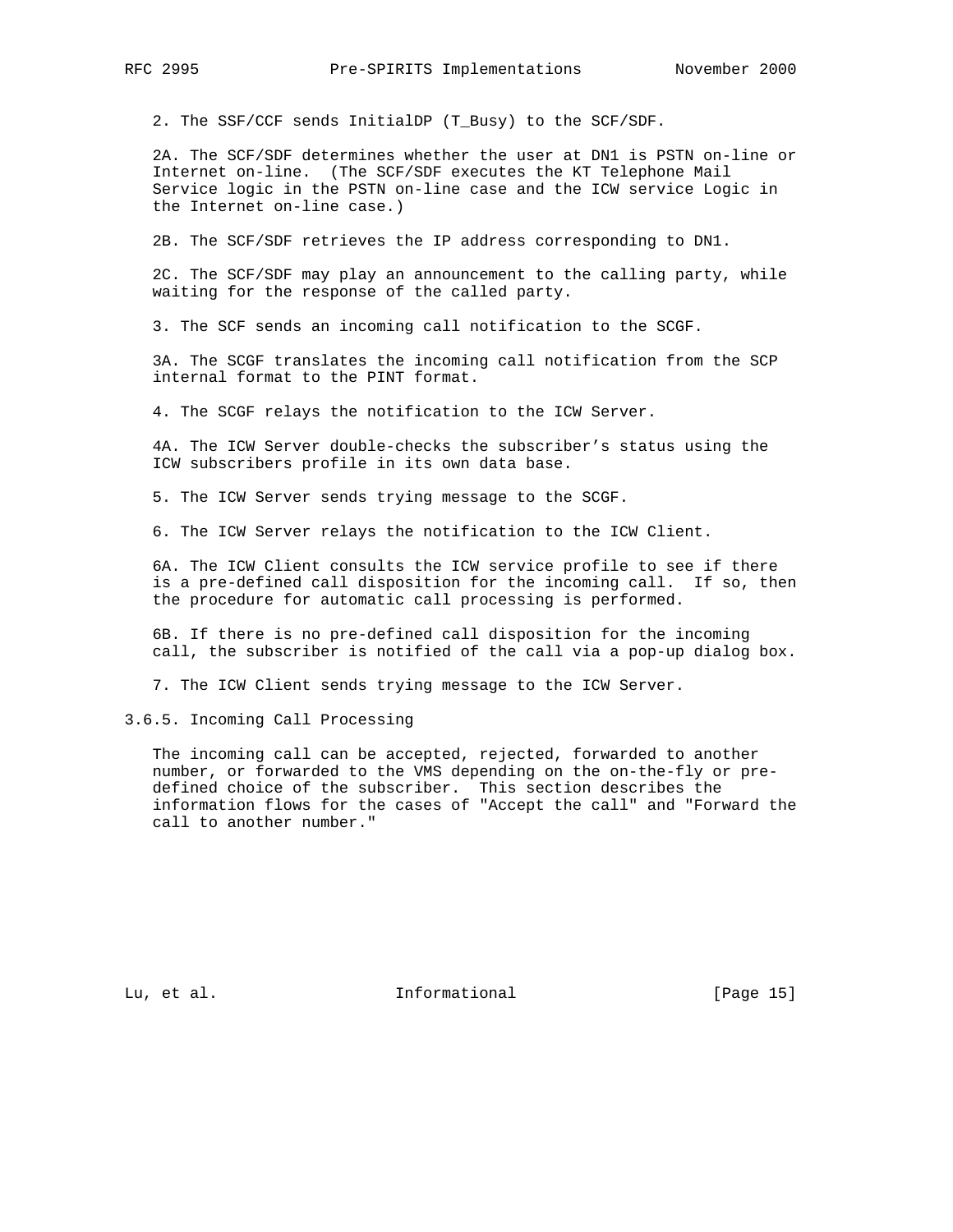# ICW Subscriber ICW Server SCGF SCF/SDF SSF/CCF Calling ICW Client party of the control of the control of the control of the control of the control of the control of the control of the control of the control of the control of the control of the control of the control of the con (DN1/IP1) (IP2) (IP3) (DN2) | | | | | | 0A 200 OK  $1 \mid$  -----------> 1A | | | | | | | | | 1B | 200 OK 2 | |----------->| | | |  $\begin{array}{|c|c|c|c|c|}\n\hline\n3 & 3 & 4 \\
\hline\n\end{array}$  3 | |<-----------| | | |  $|$  Accept(DN1, IP1, DN2)  $4 \mid$   $|-.........|$ | Connect(DN1, DN2) 5 | | | |--.--.--.-->| | Setup(DN1,DN2) 6 |<++++++++++++++++++++++++++++++++++++++++++++++++++| | |<==============================6A==============================>| | **ERB**  7 | | | |<--.--.--.--| |  $\alpha$  8 | | |<-.-.-.-.-.-| | | | | | 8A | | | | | | | | BYE | | | | 9 | |<-----------| | | | | 9A | | | | | | | | | |

-----> PINT Protocol -----> SCP Internal API --.--> INAP Protocol +++++> ISUP Protocol =====> Bearer

 Figure 5: Incoming Call Processing - Accept the Call As depicted in Figure 5, the relevant information flows are as follows:

0A. The ICW subscriber chooses to "Accept" the incoming call.

1. The ICW Client sends the "Accept" indication to the ICW Server.

 1A. The ICW Client records the subscriber's selection for the incoming call in the call log.

Lu, et al. 10. Informational 1. [Page 16]

# 3.5.5.1. Accept the Call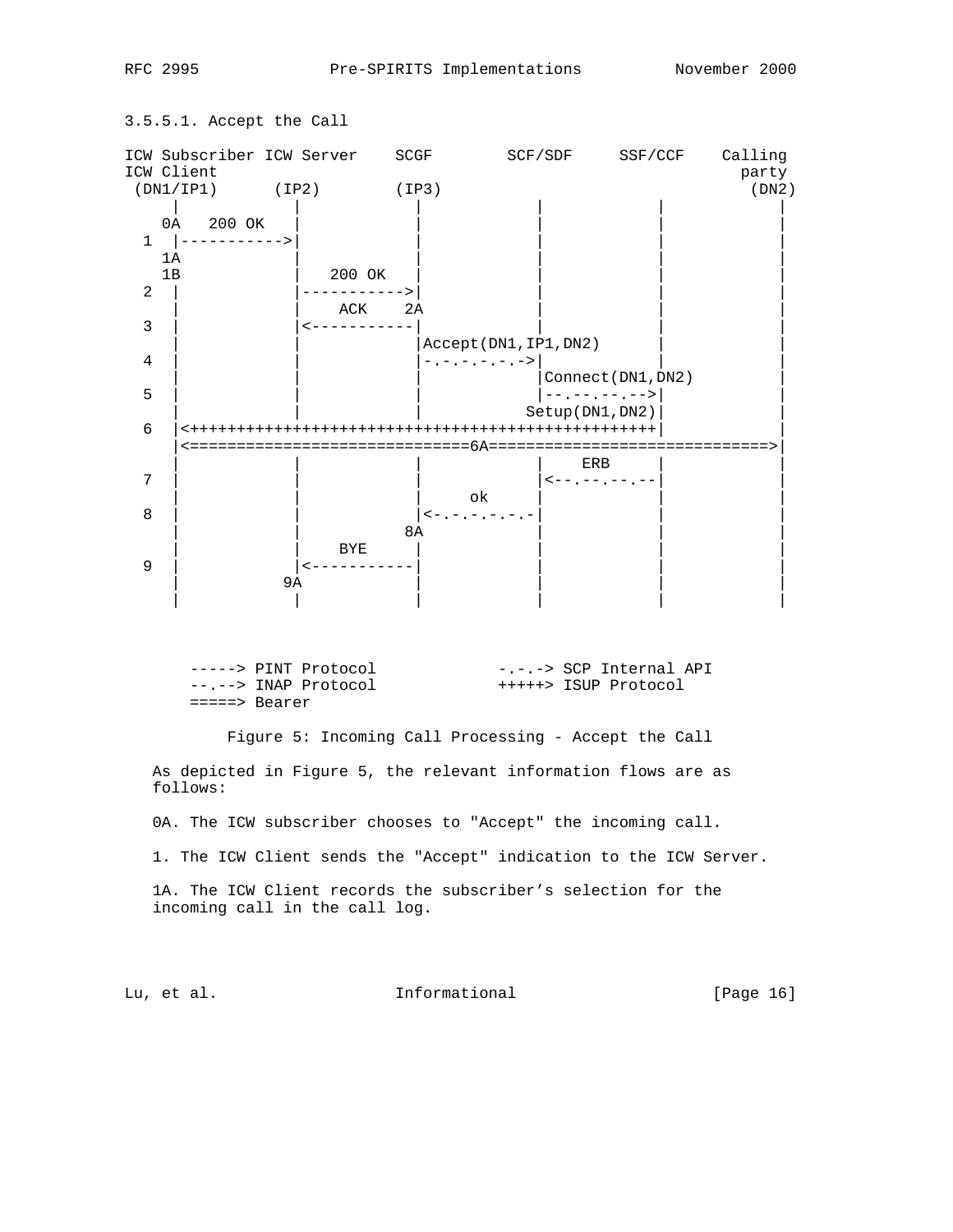1B. The ICW Client terminates the subscriber's Internet connection.

2. The ICW Server sends an "Accept" message to the SCGF.

 2A. The SCGF translates the "Accept" message to an SCP internal API message.

3. The SCGF sends an "ACK" message to the ICW Server.

4. The SCGF sends the "Accept" message to the SCF.

5. The SCF instructs the SSF/CCF to route the call to DN1.

6. The SSF/CCF initiates the connection setup to DN1.

 6A. The bearer connection between the calling party (DN2) and the ICW subscriber(DN1) is set up.

7. The connection result is returned to the SCF through ERB.

8. The SCF sends a call completion message to the SCGF.

 8A. The SCGF translates the call completion message to a PINT message.

9. The SCGF sends a "BYE" message to the ICW Server.

 9A. The ICW Server records the call completion result in the log file.

Lu, et al. 10. Informational 1. [Page 17]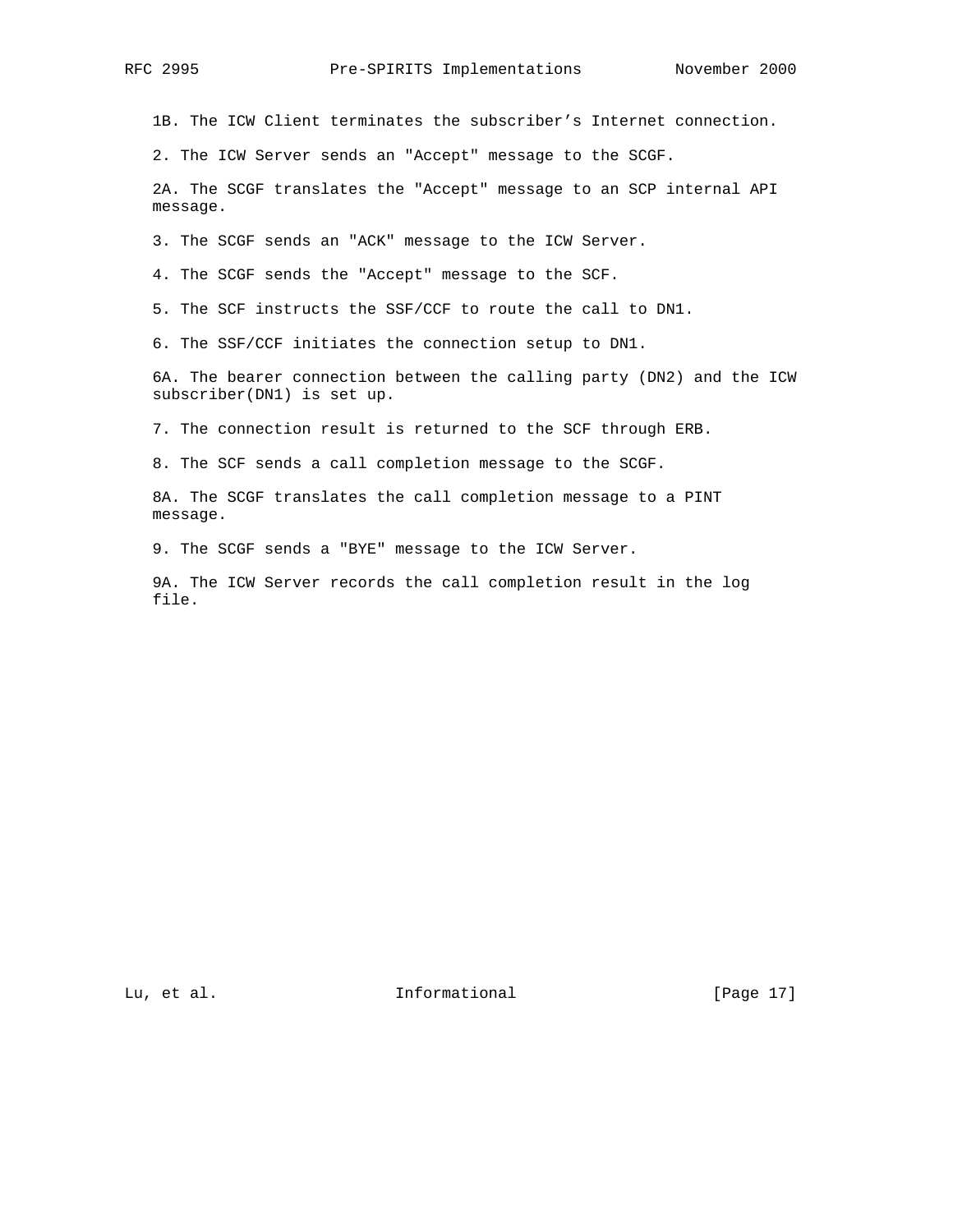3.5.5.2. Forward the Call to Another Number



Figure 6: Incoming Call Processing - Forward the Call to Another

 As depicted in Figure 6, the relevant information flows are as follows:

0A. The ICW subscriber chooses to "Forward to another number (DN3)" for the incoming call.

 1. The ICW Client sends the "Forward to another number" indication to the ICW Server.

 1A. The ICW Client records the subscriber's selection for the incoming call in the call log.

Lu, et al. 10. Informational 1. [Page 18]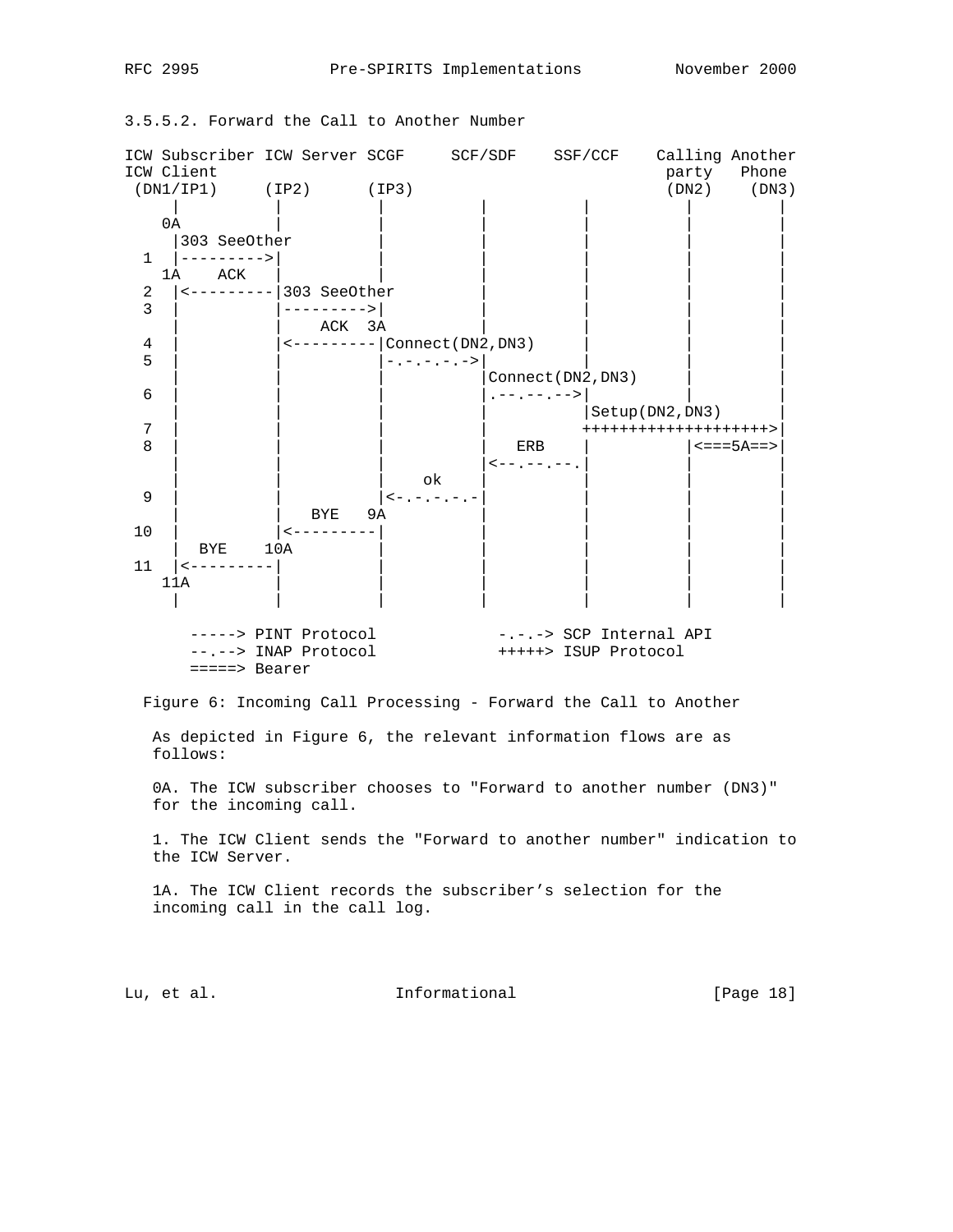2. The ICW Server sends an "ACK" message to the ICW Client.

 3. The ICW Server relays the "Forward to another number" message to the SCGF.

 3A. The SCGF translates the "Forward to another number" message to an SCP internal API message.

4. The SCGF sends an "ACK" message to the ICW Server.

5. The SCGF sends the "Forward to another number" message to the SCF.

6. The SCF instructs the SSF/CCF to route the call to DN3.

7. The SSF/CCF initiates the connection setup to DN3.

 7A. The bearer connection between the calling party (DN2) and the new termination number (DN3) is set up.

8. The connection result is returned to the SCF through ERB.

9. The SCF sends a call completion message to the SCGF.

 9A. The SCGF translates the call completion message to a PINT message.

10. The SCGF sends the call completion message to the ICW Server.

 10A. The ICW Server records the call completion result in the log file.

 11. The ICW Server sends the success of "Forwarding to another number" to the ICW Client.

 11A. The ICW Client records the call completion result in the log file.

Lu, et al. 10. Informational 1. [Page 19]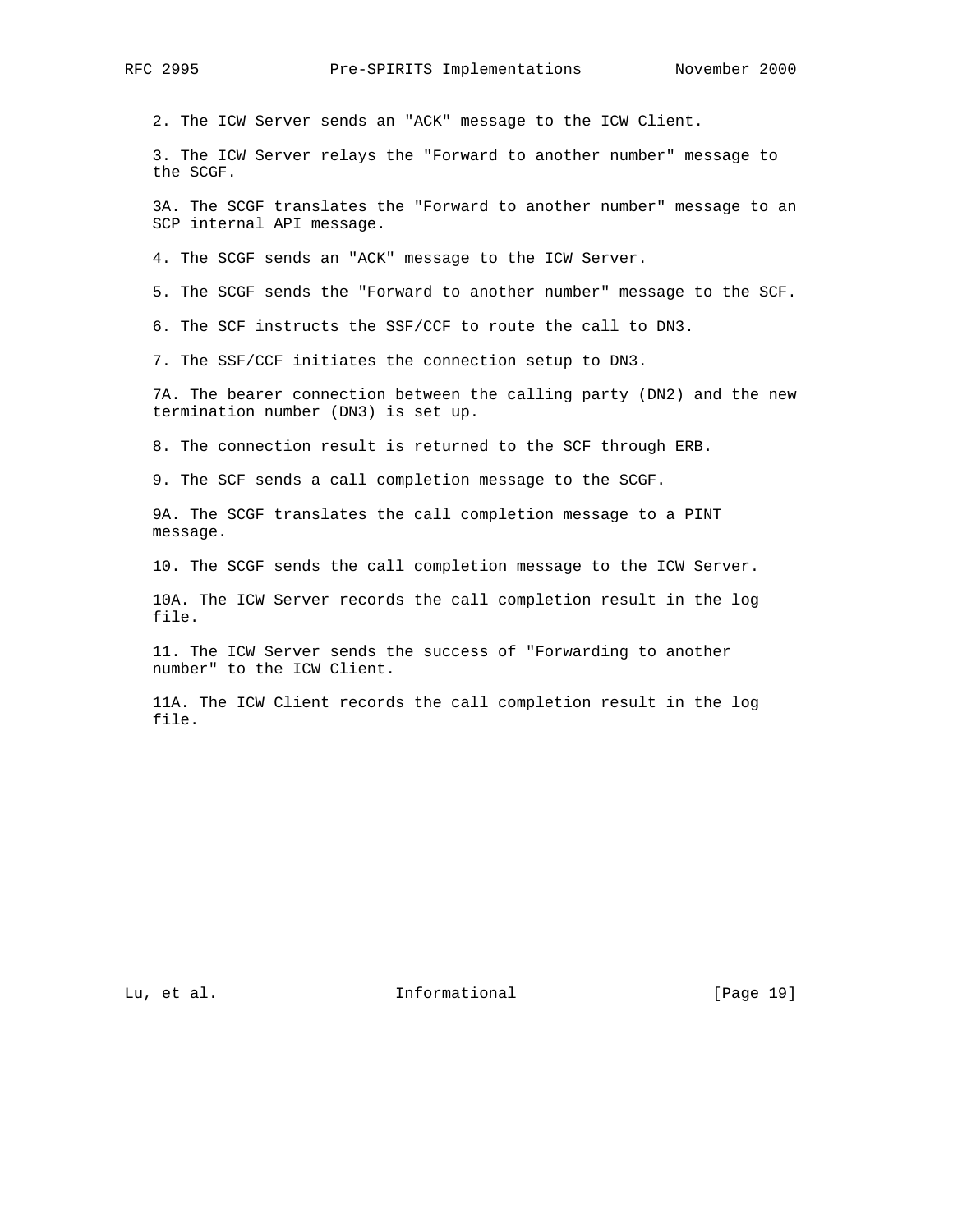# 3.6.6. ICW service De-activation

 The SCP de-activates the ICW service for a subscriber either upon the termination of the subscriber's Internet connection or upon the subscriber's manual request. In this section, we illustrate the former scenario.

| ICW Subscriber ICW Server |                 | SCGF      | SCF/SDF         | SSF/CCF | Calling |
|---------------------------|-----------------|-----------|-----------------|---------|---------|
| ICW Client                |                 |           |                 |         | party   |
| (DNI/IP1)                 | (IP2)           | (IP3)     |                 |         | (DN2)   |
|                           |                 |           |                 |         |         |
| 0A                        |                 |           |                 |         |         |
|                           | 0B              |           |                 |         |         |
|                           | Unreg(DN1, IP1) |           |                 |         |         |
| $1\,$                     |                 |           |                 |         |         |
|                           |                 | 1A        |                 |         |         |
|                           |                 |           | Unreg(DN1, IP1) |         |         |
| $\overline{2}$            |                 |           |                 |         |         |
|                           |                 |           | 2A              |         |         |
|                           |                 |           | ok<br>2B        |         |         |
| 3                         |                 | $\lt$ $-$ |                 |         |         |
|                           |                 | 3A        |                 |         |         |
|                           | 200 OK          |           |                 |         |         |
| $\overline{4}$            |                 |           |                 |         |         |
|                           | 4A              |           |                 |         |         |
|                           |                 |           |                 |         |         |
|                           |                 |           |                 |         |         |
|                           |                 |           |                 |         |         |

| -----> PINT Protocol | -.-.-> SCP Internal API |
|----------------------|-------------------------|
| --.--> INAP Protocol | +++++> ISUP Protocol    |
| =====> Bearer        |                         |

Figure 7: ICW Service De-activation

 As depicted in Figure 7, the relevant information flows are as follows:

0A. The ICW subscriber terminates the Internet connection.

 0B. The ICW Server determines that the Internet connection has been terminated when it does not receive the periodic on-line notification from the ICW Client.

1. The ICW Server sends an un-register message to the SCGF.

 1A. The SCGF translates the un-register message to an SCP internal API message.

Lu, et al. 10. Informational 1. [Page 20]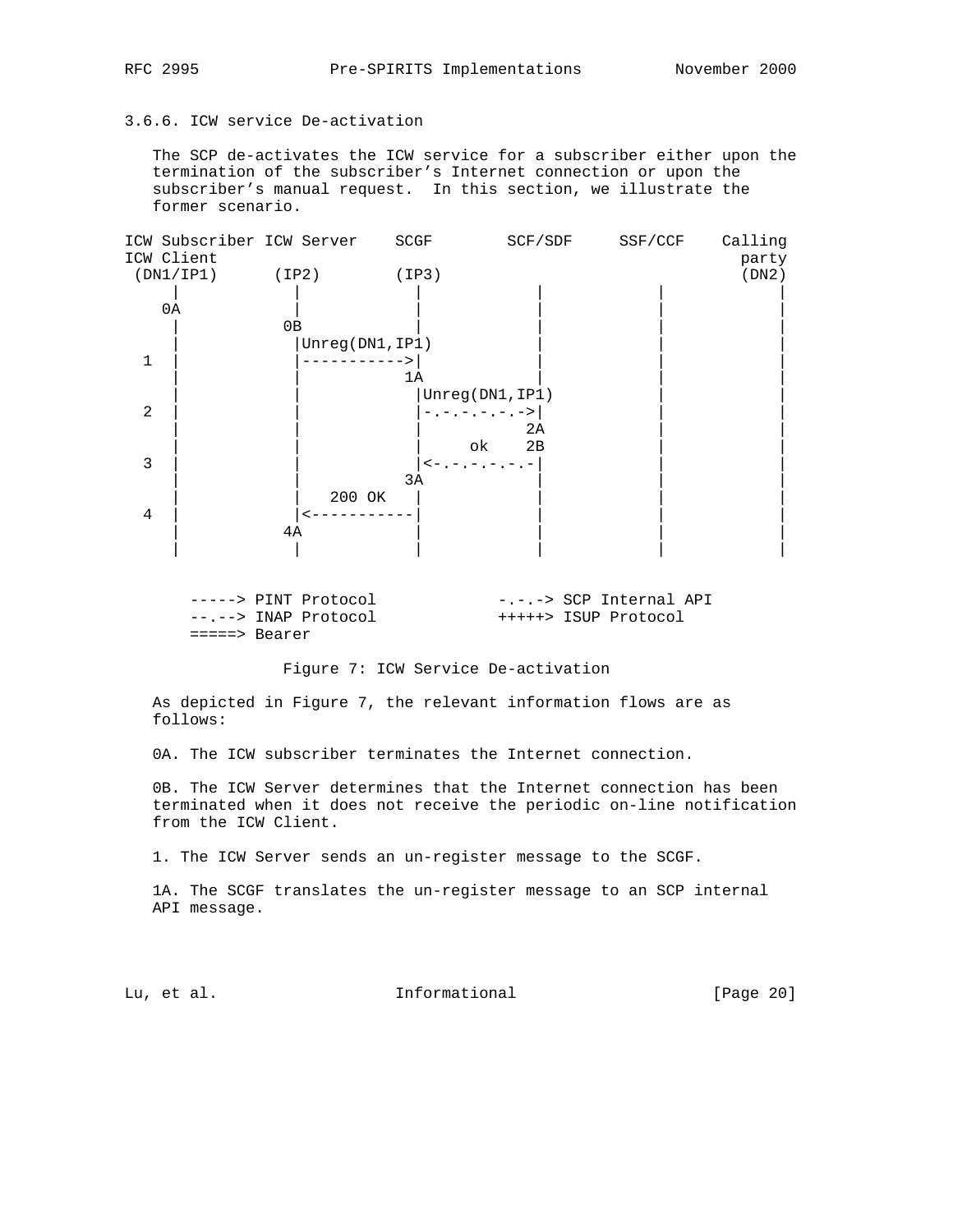2. The SCGF sends the un-register message to the SCF.

 2A. The SCF/SDF authorizes the subscriber with the directory number based on the un-registration information.

 2B. The SCF/SDF records the Internet off-line status for that ICW Client.

3. The SCF/SDF sends a user un-registration response to the SCF/SCGF.

 3B. The SCGF translates the user un-registration response to a PINT message.

 4. The SCGF relays the user un-registration response to the ICW Server.

 4A. The ICW Server records the Internet off-line status for the ICW Client (subscriber) in the data base.

4. The Lucent Technologies Online Communications Center

4.1 Overview

 The Lucent Technologies Online Communications Center (OCC) is an Intelligent Network (IN)-based platform that supports the Internet call waiting service. Its basic components are the OCC Server and OCC Client, which are described in detail in the Architecture section. The OCC Server interacts with the PSTN entities over the secure intranet via plain-text Session Initiation Protocol (SIP) messages [2]. With the PC Client, the OCC Server interacts via encrypted SIP messages.

 The OCC Server run-time environment effectively consists of two multi-threaded processes responsible for Call Registration and Call Notification services, respectively.

 OCC call registration services are initiated from an end-user's PC (or Internet appliance). With those, a subscriber registers his or her end-points and activates the notification services. (The registration services are not, strictly speaking, SPIRITS services but rather have a flavor of PINT services.)

 All OCC call notification services are PSTN-initiated. One common feature of these services is that of informing the user of the incoming telephone call via the Internet, without having any effect on the line already used by the modem. (A typical call waiting tone would interrupt the Internet connection, and it is a standard practice to disable the "old" PSTN call waiting service for the

Lu, et al. 10. Informational 1. [Page 21]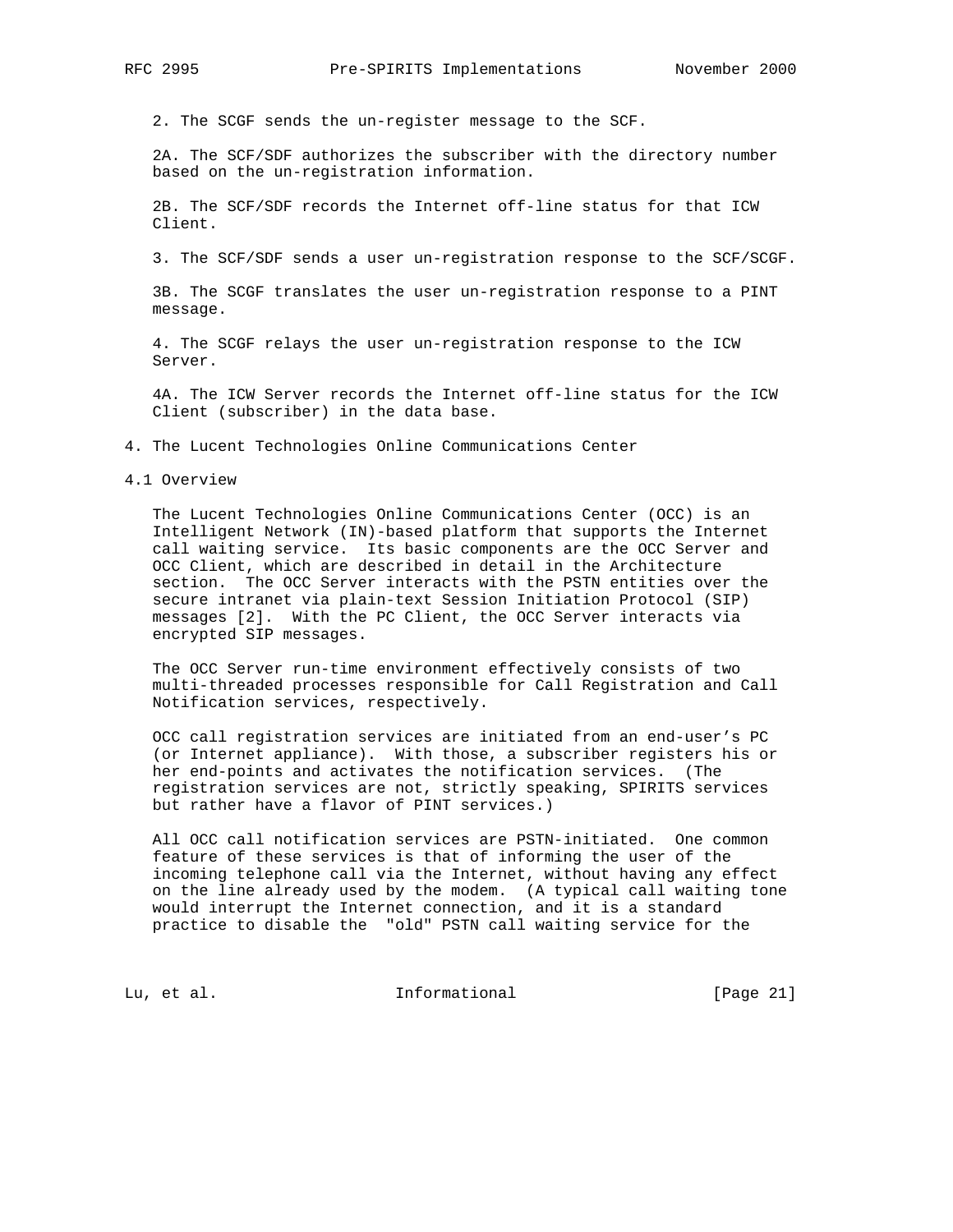duration of the call in support of the Internet connection between

When a call comes in, the user is presented with a pop-up dialog box, which displays the caller's number (if available), name (again, if available), as well as the time of the call. If the called party does not initiate an action within a specified period of time the call is rejected.

 As far as the disposition of the call is concerned, OCC supports all the features described in Section 2.

4.2. Architecture

the end-user and the ISP.)



Figure 8: The Lucent OCC Physical Architecture

 Figure 8 depicts the joint PSTN/Internet physical architecture relevant to the OCC operation. The Compact Service Node (CSN) and SCP are Lucent's implementations of the ITU-T IN Recommendations (in particular, the Recommendation Q.1205 where these entities are defined) augmented by the requirements of Bellcore's Advanced

Lu, et al. 10. Informational 1. [Page 22]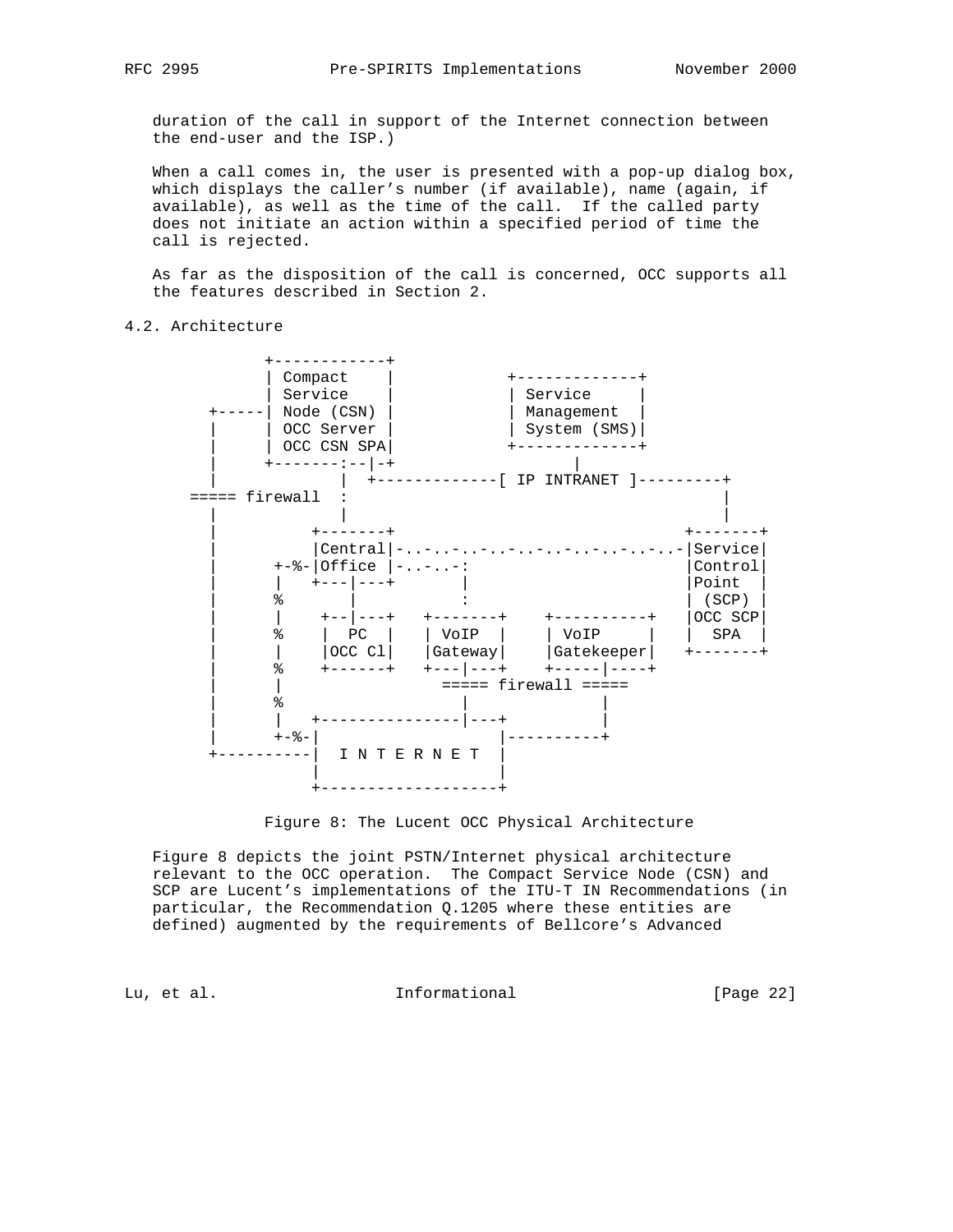Intelligent Network (AIN) Release 1.0) and equipped with other features. The Central Office (CO) may be any switch supporting the Integrated Services Digital Network (ISDN) Primary Rate Interface (PRI) and the call forwarding feature that would allow it to interwork with the CSN. Alternatively, in order to interwork with the SCP, it needs to be an IN Service Switching Point (SSP). In the latter case, the central office is connected to the SCP via the signaling system No. 7 (SS7) and INAP at the application layer.

 The Service Management System (SMS) is responsible for provisioning of the SCPs, CSNs, and central offices. In particular, for IN support of the Internet Call Waiting, it must provision the Central Office to direct a terminating attempt query to the subsystem number corresponding to the OCC SCP SPA based on the Termination Attempt Trigger (TAT). In addition, the Subscriber Directory Number (DN), Personal Identification Number (PIN) and Language ID are provisioned for each subscriber into the OCC Subscriber entry of the SCP Real Time Data Base (RTDB). Figure 9 shows the structure of an RTDB entry.

 +-------------------------------------------------------+ |DN | PIN | IP Address | Session Key | CNF | Language ID| +-------------------------------------------------------+

Field Descriptions:

(DN) Directory Number - the subscriber's telephone number

(PIN) Personal Identification Number - the subscriber's password

IP Address - Internet Protocol Address of the subscriber

 (CNF) Call Notification In Progress Flag (boolean) - the flag indicating if an attempt to notify the subscriber of a call is currently in progress

 Session Key - unique identifier for the current registration session of the subscriber

Language ID - language identifier for the subscriber

Figure 9: Structure of the RTDB Subscriber Record

 The Central Office, SMS, CSN, and SCP are the only PSTN elements of the architecture. The other elements are VoIP Gateway and Gatekeeper defined in the ITU-T Recommendation H.323, whose roles are to establish and provide the part of the voice path over IP. The Central Office is explicitly connected to the VoIP Gateway via the

Lu, et al. 10. Informational 1. [Page 23]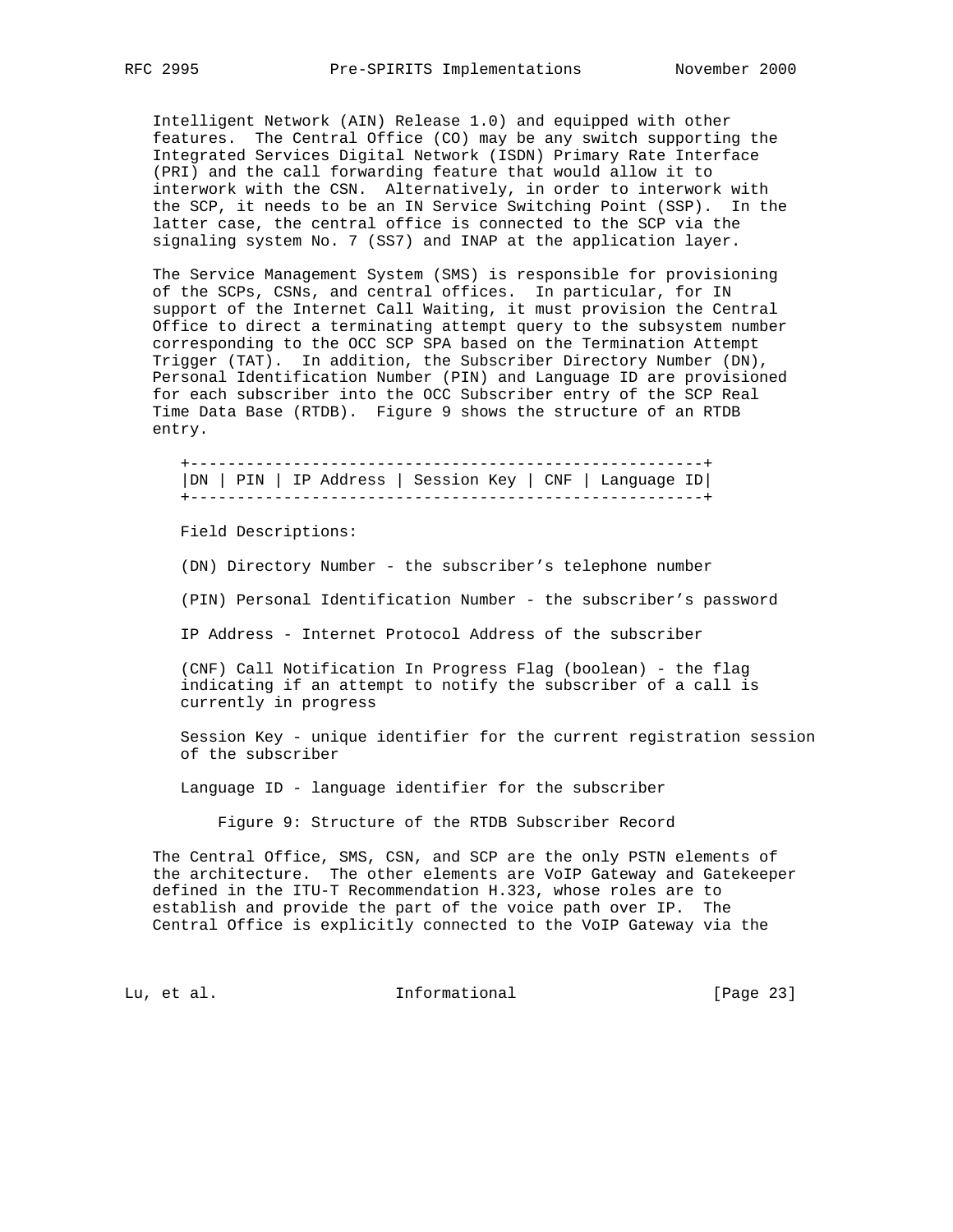ISDN PRI connection. In this architecture, CSN, VoIP Gateway, and VoIP Gatekeeper are the only entities connected to the Internet, with each respective connection protected by a firewall. The CSN and SCP are interconnected via a secure IP Intranet. There may be more than one CSN or SCP (or both) (and the SCPs come in mated pairs interconnected by X.25, anyway) in a network, but these details are not essential to the level of description chosen for this document. However, we note that load balancing and adaptation to failures by the use of alternative nodes is incorporated into the architecture.

 When someone attempts to call the subscriber, the central office serving that subscriber interrupts normal termination processing and notifies the SCP which, in turn, can check whether that subscriber has registered that he (or she) is logged onto the Internet. Exploiting the standardized layering of service logic that characterizes the intelligent network, the central office will do this without requiring the installation or development of any central office software specific to OCC. The central office is simply provisioned to query the SCP when there is a termination attempt (i.e., TAT) directed to the subscriber's directory number. (Note that the Central Office has no bearer circuit connection to the SCP, only a signaling one over SS7).

 TCP/IP communication between the SCP and CSN utilizes a secure intranet. The subscriber, of course, is assumed to have access only to the Internet.

 The intelligent network entities, the SCP and CSN, do have OCC related software. The OCC server is implemented on the CSN. In addition, one service package application (SPA) is installed on the SCP. Another SPA is located in the CSN and is needed only when the subscriber elects to accept an incoming call using voice over IP.

 The OCC Server is a collection of Java servers on the CSN whose responsibilities include:

- o Listening for incoming Call Notification (TCP/IP) messages from the SCP SPA.
- o De-multiplexing/multiplexing incoming Call Notification messages sent from the SCP SPA.
- o Relaying messages between the OCC Client and the SCP SPA.
- o Listening for and authentication of OCC Client requests for service registration.

Lu, et al. 10. Informational 1. [Page 24]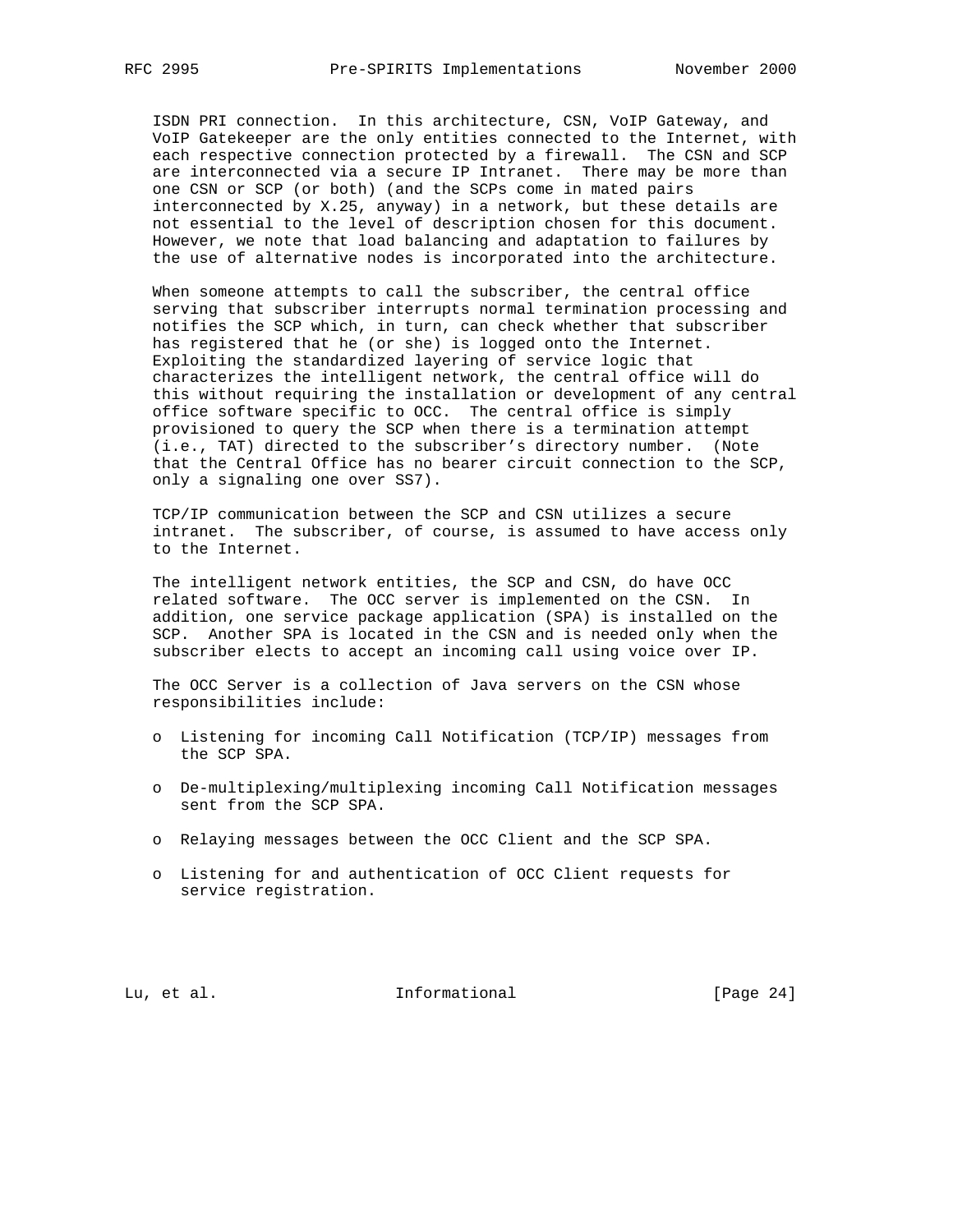o Handling encryption/decryption of messages exchanged with the OCC Client, and generating session-specific encryption/decryption keys.

 The OCC Client is a collection of software components that run on the Subscriber's PC. Its components include the SIP User Agent Server (which handles the exchange of SIP messages with the OCC Server and invokes the Call Notification pop-up window) and a daemon process that monitors the Point-to-Point Protocol (PPP) actions and is responsible for starting and stopping the SIP User Agent Server.

## 4.3. Protocol and Operations Considerations

The OCC Server uses distinct TCP/IP ports configured on the CSN to

- o Listen for incoming SIP REGISTER messages (in support of registration service) sent from the OCC Client.
- o Listen for incoming SIP INVITE messages (in support of call notification service) sent from the SCP.

 During call notification, the SCP SPA is the client and thus is started after the OCC Server has been started. The SCP SPA and OCC Server exchange SIP messages over TCP/IP (via the Secure Intranet) using a "nailed-up" connection which is initiated by the SCP SPA. This connection is initiated at the time the SCP SPA receives the very first SIP REGISTER request from the OCC Server, and must prevail for as long as the SPA is in the in-service state. The SCP SPA also supports restarting the connection after any failure condition.

 The OCC Server supports multithreading. For each Call Notification/Call Disposition event, a separate thread is used to handle the call. This model supports multi-threading on a "per message" basis where every start message (SIP INVITE) received from the SCP SPA uses a separate thread of control to handle the call. Subsequent messages containing the same session Call-ID (which includes the SPA's instance known as "call\_index" and the SCP hostname) as the original start message is routed to the same thread that previously handled the respective initiating message.

 The OCC Server dynamically opens a new TCP/IP socket with the OCC Client for each Call Notification/Call Disposition session. This socket connection uses the IP address and a pre-configured port on the PC running the OCC Client software.

 For session registration, the OCC Server dynamically opens TCP/IP sessions with the SCP SPA. The SCP SPA listens at a pre-configured port to incoming SIP REGISTER messages sent by OCC Clients via the

Lu, et al. 10. Informational 1. [Page 25]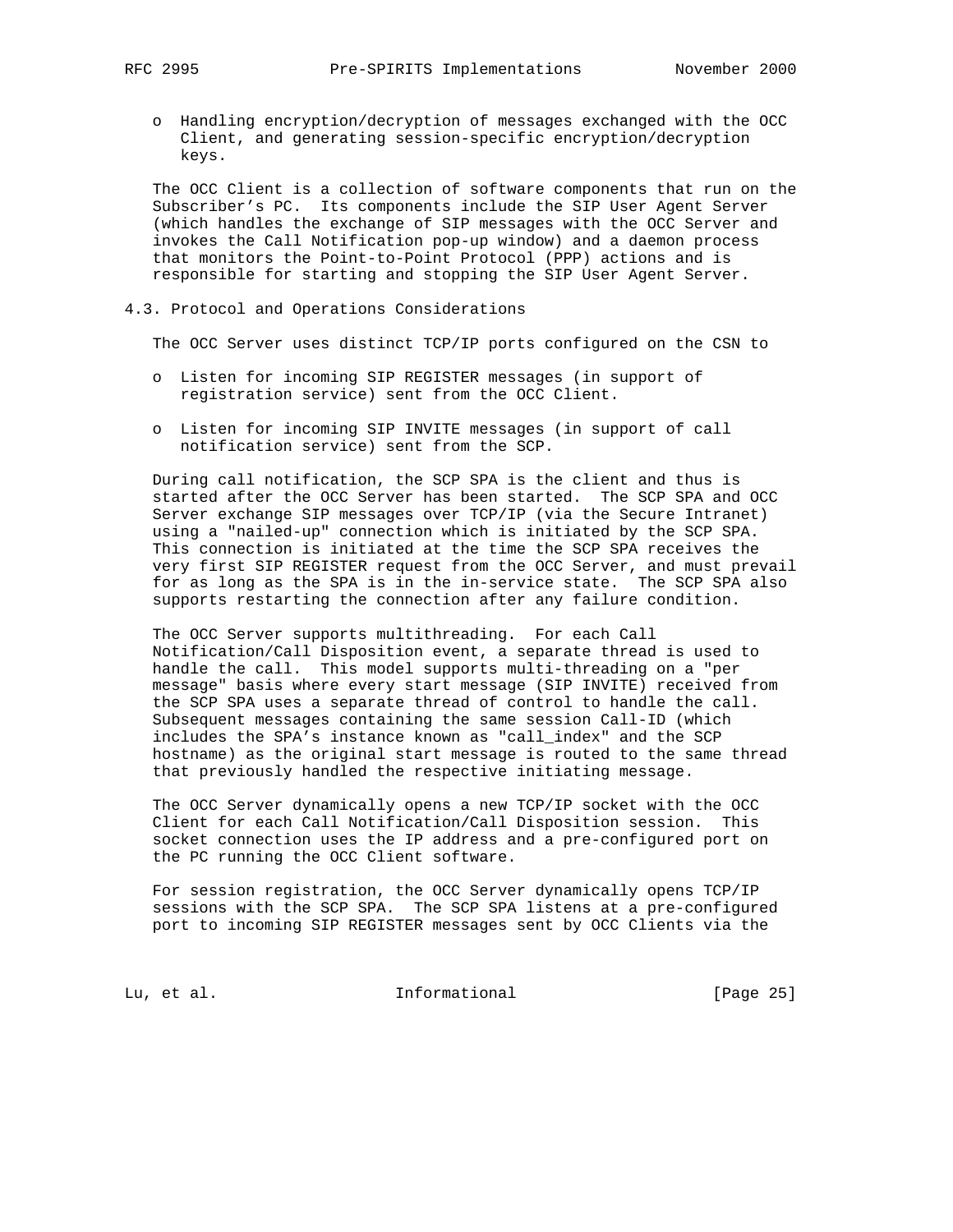OCC Server. To exchange SIP messages with the OCC Server, the OCC Client dynamically opens a TCP/IP socket connection with the OCC Server using a pre-configured port number on the CSN and the CSN's IP address.

 For the VoIP Scenario, the CSN SPA, acting as a client, dynamically opens TCP/IP sessions with the SCP that handled the initial TAT query. As soon as the CSN SPA has successfully made the correlation and connected the two incoming call legs pertaining to a VoIP call back, the SIP 180 RINGING message will be sent back to the SCP SPA running on the actual SCP that instructed the SSP to forward the Caller to the CSN. This SIP message, which contains the VoIP Call Back DN dialed by one of the bridged call legs, is an indication to the SCP SPA that the VoIP Call Back DN is freed up.

A typical subscription scenario works like as follows:

- 1. Each VoIP Gateway is provisioned with a list of authorized VoIP Call Back DNs, each terminating on a particular CSN. These special DNs are used when an on-line subscriber elects to receive an incoming call via VoIP. In particular, they assist in routing an outgoing call from the subscriber's NetMeeting to the particular CSN to which the SCP is (roughly concurrently) forwarding the incoming call. (These two calls are joined in the CSN to connect the incoming call to the subscriber's Netmeeting client.) Furthermore, these special DNs permits that CSN to associate, and hence bridge, the correct pair of call legs to join the party calling the subscriber to the call from the subscriber's NetMeeting client.
- 2. The subscriber calls a PSTN service provider and signs up for the service.
- 3. An active Terminating Attempt Trigger (TAT) is assigned to the subscriber's DN at the subscriber's central office.
- 4. The PSTN service provider uses the SMS to create a record for the subscriber and provision the Subscriber DN and PIN in the OCC RTDB table in the SCP.
- 5. The subscriber is provided with the OCC Client software, a PIN and a file containing the OCC Server IP Addresses.

 Finally, we describe the particular scenario of the OCC Call Disposition that involves voice over IP, which proceeds as follows:

1. The OCC subscriber clicks on "Accept VoIP".

Lu, et al. 10. Informational 1. [Page 26]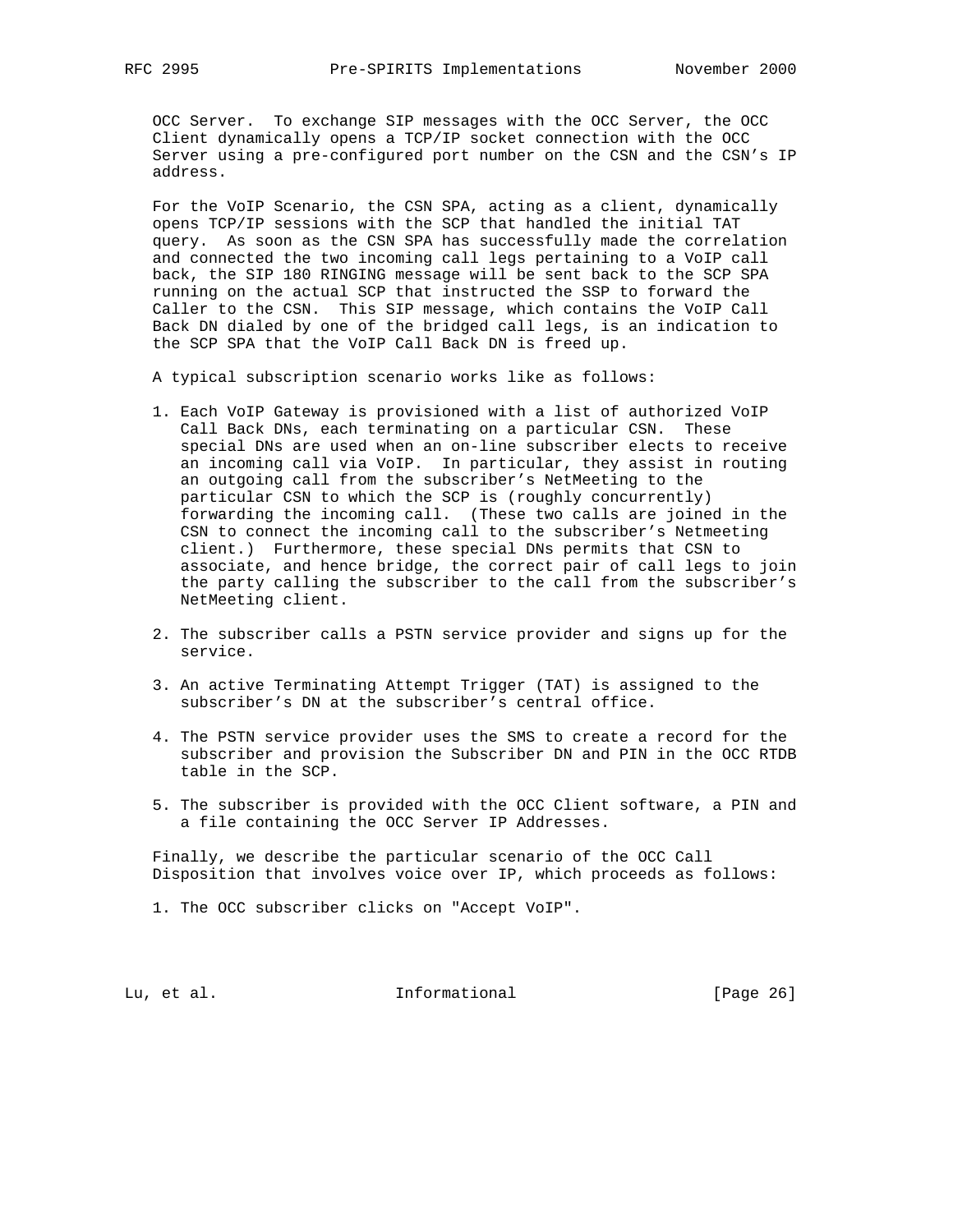- 2. The OCC Client sends a "SIP 380 Alternative Service" message to the OCC Server. This message includes a reference to the Call Back DN which will ultimately be used by the CSN to associate the call leg (soon to be initiated by the subscriber's NetMeeting) connecting to the subscriber (via the VoIP gateway) with the PSTN call leg connecting to the calling party.
- 3. The OCC Server closes the TCP/IP session with the OCC Client and sends to the SCP SPA the "SIP 380 Alternative Service" message which includes the Call Back DN.
- 4. The SCP SPA instructs the Central Office to forward the call incoming to the subscriber to the CSN. This instruction includes the Call Back DN.
- 5. The SSP forwards the Caller to the CSN referencing the Call Back DN. Note that the Call Back DN, originally assigned to the OCC client by the SCP when the subscriber was alerted to the presence of an incoming call attempt, flowed next to the OCC server when the client elected to receive the call via VoIP, then to the SCP, then to the central office in association with a SCP command to forward the incoming call to the CSN, then to the OCC server on the CSN in association with that forwarded call.
- 6. Meanwhile, the OCC Client extracts 1) the VoIP Call Back DN from the SIP INVITE message received during Call Notification and 2) the H323UID and H323PIN values from its properties file and updates the 'netmtg.cnf' file.
- 7. The NetMeeting application is launched and sets up a connection with the VoIP Gateway.
- 8. Once a connection is established between NetMeeting and the VoIP Gateway, NetMeeting initiates a phone call - passing to the VoIP Gateway the Call Back DN as the destination DN.
- 9. The VoIP Gateway consults the VoIP Gatekeeper and authenticates the NetMeeting call by verifying the H323UID and H323PIN values, and by ensuring the called DN (i.e., Call Back DN) is authorized for use.
- 10. After passing the authentication step, the VoIP Gateway dials (via PSTN) the Call Back DN and gets connected to the CSN. The CSN notes that it was reached by the particular Call Back DN.
- 11. The CSN bridges the Calling and Called parties together by matching on the basis of the Call Back DN.

Lu, et al. 10. Informational 1. [Page 27]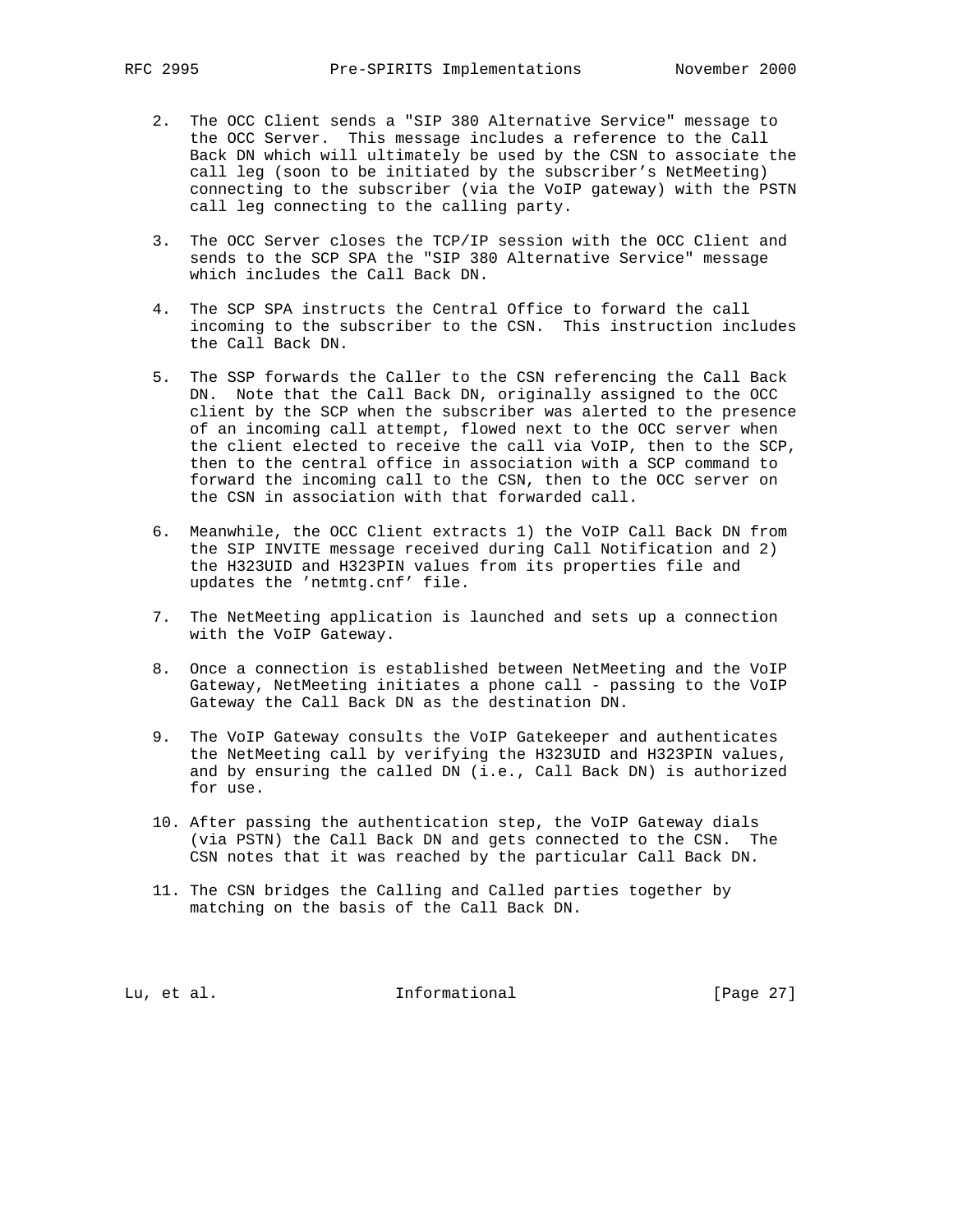- 12. The CSN notifies the SCP (SIP 180 Ringing) of status and references the Call Back DN so that the SCP can reuse it for other calls.
- 13. If the central office supports that two B-channel transfer (Lucent, Nortel, and perhaps other central office vender's do), an optimization is possible. The CSN can have the central office rearrange the topology of the newly connected call in such a way that it flows only through the central office and no longer through the CSN.
- 5. NEC's Implementation
- 5.1. Overview

 The NEC implementation of the ICW service is based on IN. Via a SPIRITS server and an ICW client, incoming calls will be presented to the user via a pop-up screen dialogue box. This dialogue box informs the user of the call arrival time and the calling party's number and name (if available). The arrival of the call is also indicated with an accompanied audible indication.

 The pop-up dialogue box offers the user various call management options. Selecting a call management option allows the user to answer the call, forward it to another destination or to voice mail, or ignore it.

 The user will be able to customize their service through various service set-up options. All calls presented to the user during an Internet session will be recorded in a call log.

 Other features include Multiple call arrival management with which each new call arrival will generate its own pop-up dialogue box and audible indication.

Lu, et al. 10. Informational 1. [Page 28]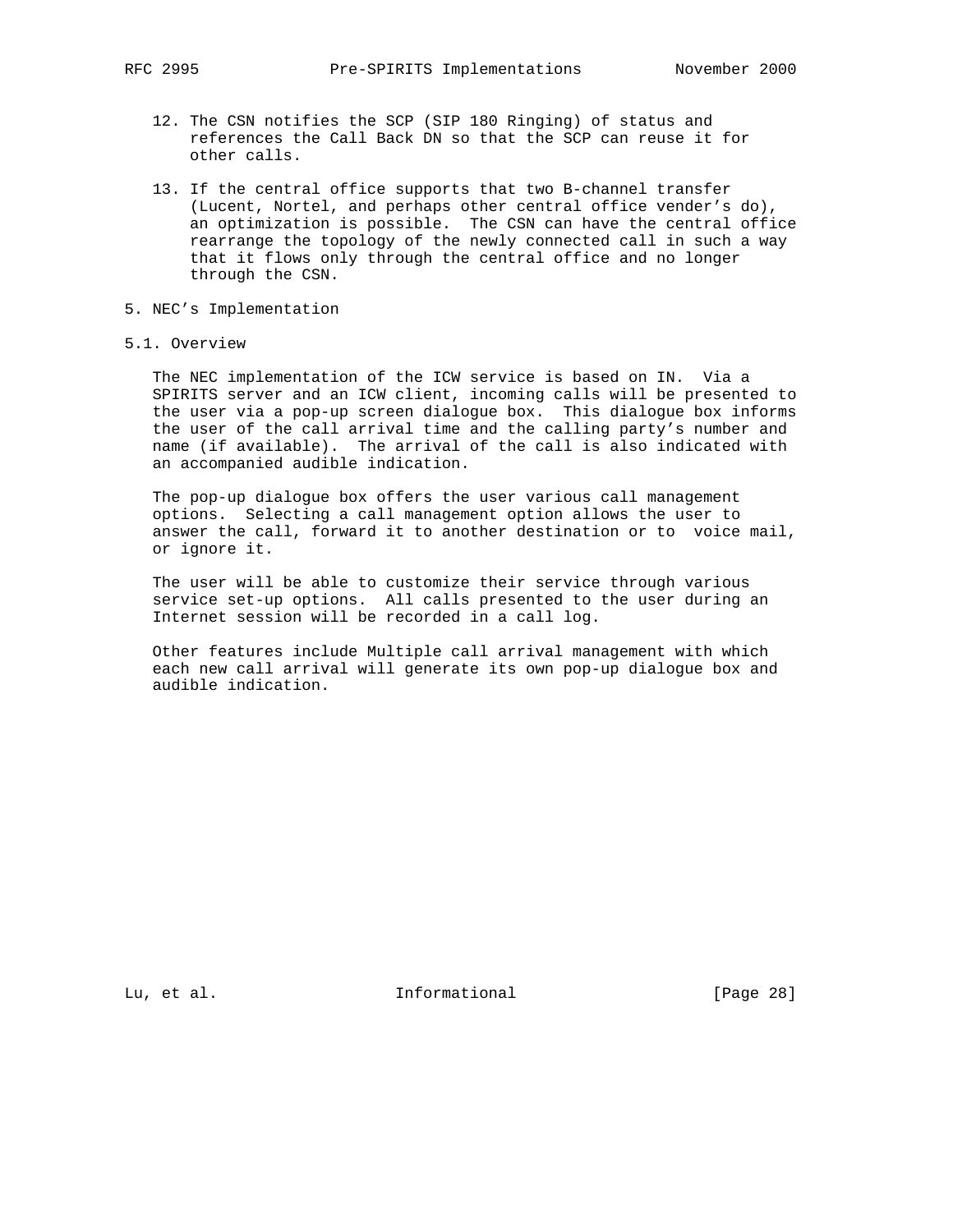5.2. Architecture and Overall Call Flow

Figure 10 depicts the NEC ICW system.

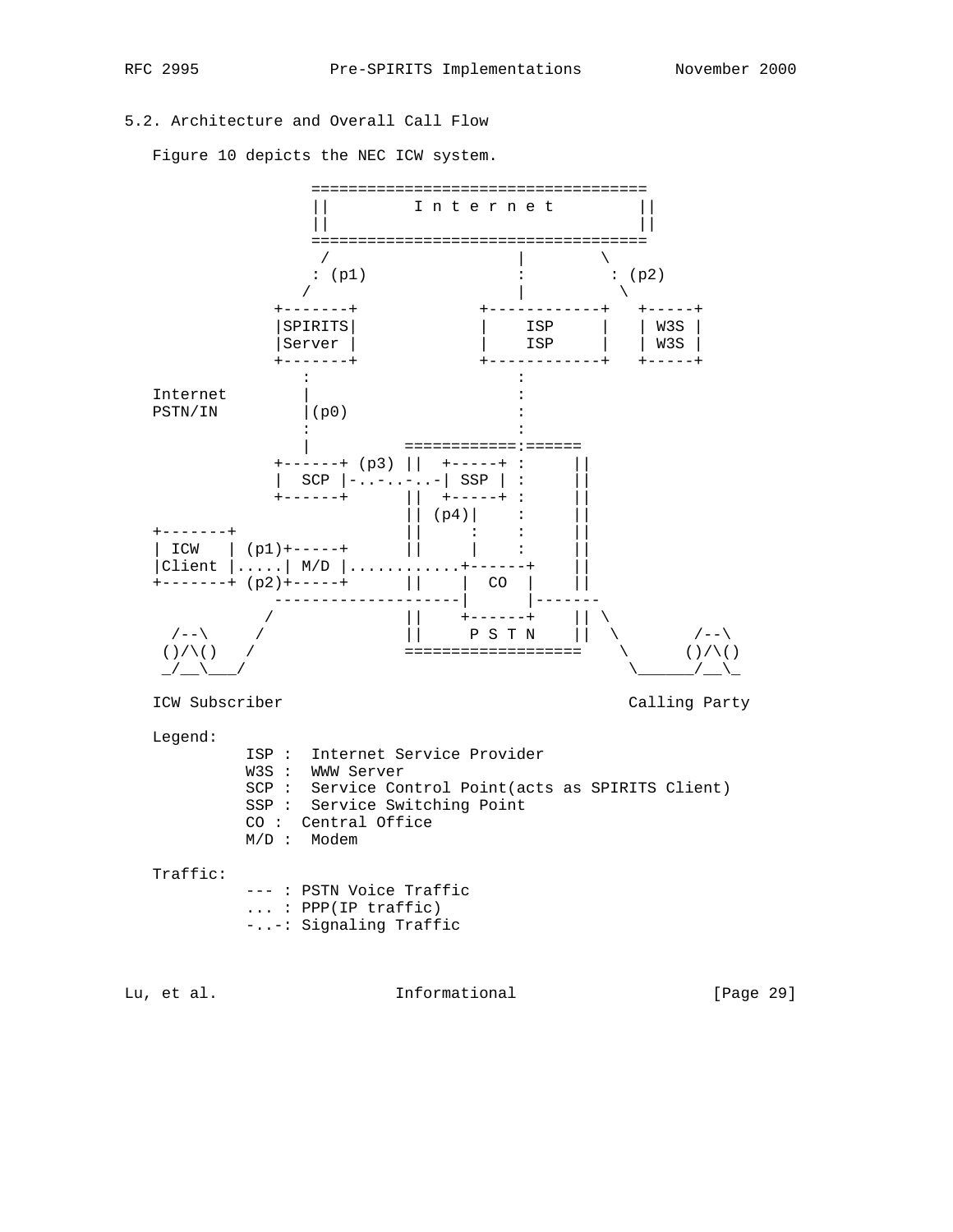Interfaces:

 p0 : SPIRITS Server-SCP(SPIRITS Client) interface p1 : SPIRITS Server-ICW Client interface p2 : ICW Client-W3S interface (Web access through HTTP) p3 : SCP-SSP interface(INAP) p4 : SSP-CO interface(ISUP)

Figure 10: the NEC ICW system

 The description below provides the necessary steps to initiate the ICW service on a CO line, and how the ICW service is applied to an incoming call based on the above architecture:

- 1. The CO line is primed for the ICW service when the customer connects to their ISP by inserting a special activation code (e.g., \*54) prefix in front of the ISP Directory Number.
- 2. The ICW service is activated when the user opens a secured session from an ICW client to the SPIRITS server. Once a session is open, the SPIRITS server will know the relationship between the line and the PC (i.e., it will know the Directory Number of the user's Internet line and the user's IP Address).
- 3. When a call arrives at a busy Internet line, the SSP will trigger the ICW service. The SCP which acts as the SPIRITS client will inform the SPIRITS server that a call is terminating to a busy Internet line. The message will include the Caller ID and Calling Line Identify Restriction (CLIR) Status of the calling party, and DN of the busy line.
- 4. The SPIRITS server will verify that if an ICW session has been established for the busy line. If so, the SPIRITS server will communicate with the user's ICW client application. The user will receive a real-time pop-up dialogue box including the Calling Name and Number of the Calling Party if available. The user will then select one of the following call management options:
	- Answer the call (the Internet connection will be automatically dropped and the phone will ring)
	- Send the call to Voice Mail
	- Forward the call to another destination
	- Ignore the call
- 5. When the Internet user has made a selection, the ICW client application will transmit this to the SPIRITS server. The SPIRITS server will instruct the PSTN via the SCP how to handle the call.

Lu, et al. Informational [Page 30]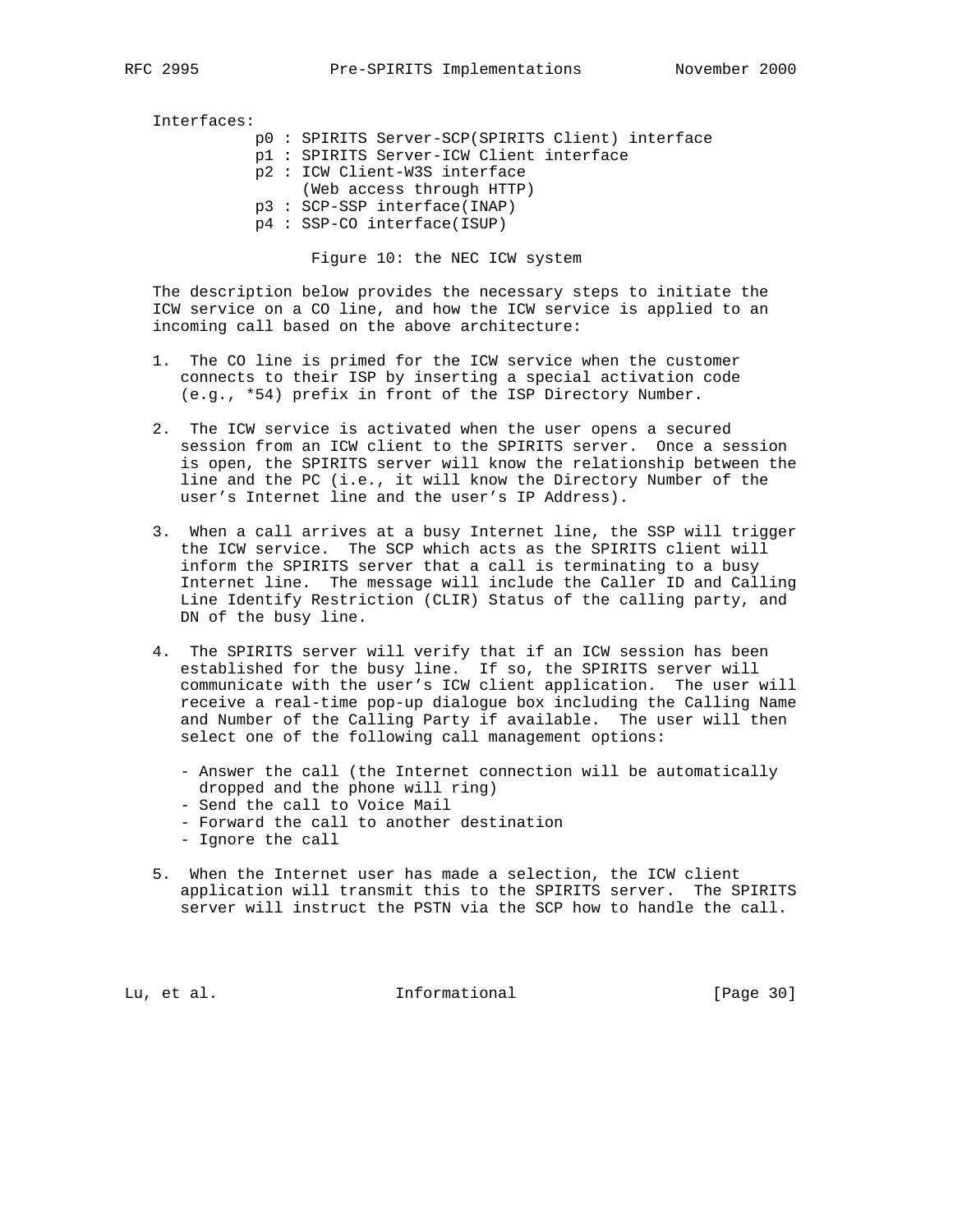5.3. Interfaces and Protocols

5.3.1. SCP (SPIRITS Client)-SPIRITS Server Interface

5.3.1.1. Connecting to SPIRITS Services

 The physical connection between the SCP and the SPIRITS server will be via a LAN/WAN. The logical connection will use the UDP/IP communications as defined in RFC 768 and RFC 1122.

 If a socket connection is not currently established, the SCP will periodically try to open a connection. The SCP routing tables will be configured so that all available connections to a SPIRITS server are used.

5.3.1.2. Message Types

 Two different types of message are used between the SCP and the SPIRITS server: "Connection Management Message Type" and the "Data Message Type". These messages will carry the remote operation messages which are based on ITU-T Q.1228 SCF-SCF interface with some NEC proprietary extensions.

 NEC also has a plan to support SIP/SDP-based protocols for the SPIR- ITS client-server interface in the near future.

5.3.1.2.1 Connection Management Message Type

 Connection management messages are to support functions related to the opening and closing of connections and monitoring connections to ensure reliable communications are maintained between the SCP and a SPIRITS server. The SCP is responsible for establishing a connection to a SPIRITS server. A connection can be closed by either the SCP or the SPIRITS server.

 The "Connection Management Message Type" includes the following operations:

- scfBind - scfUnbind - activitytest

Opening a Connection

 If a connection is not open to an SPIRITS server, the SCP will periodically try to open a connection until it is opened. If after a pre-determined number of attempts the connection is not opened, the socket connection will be released and then re-established and then the attempt to open the connection will be repeated.

Lu, et al. 10. Informational 1. [Page 31]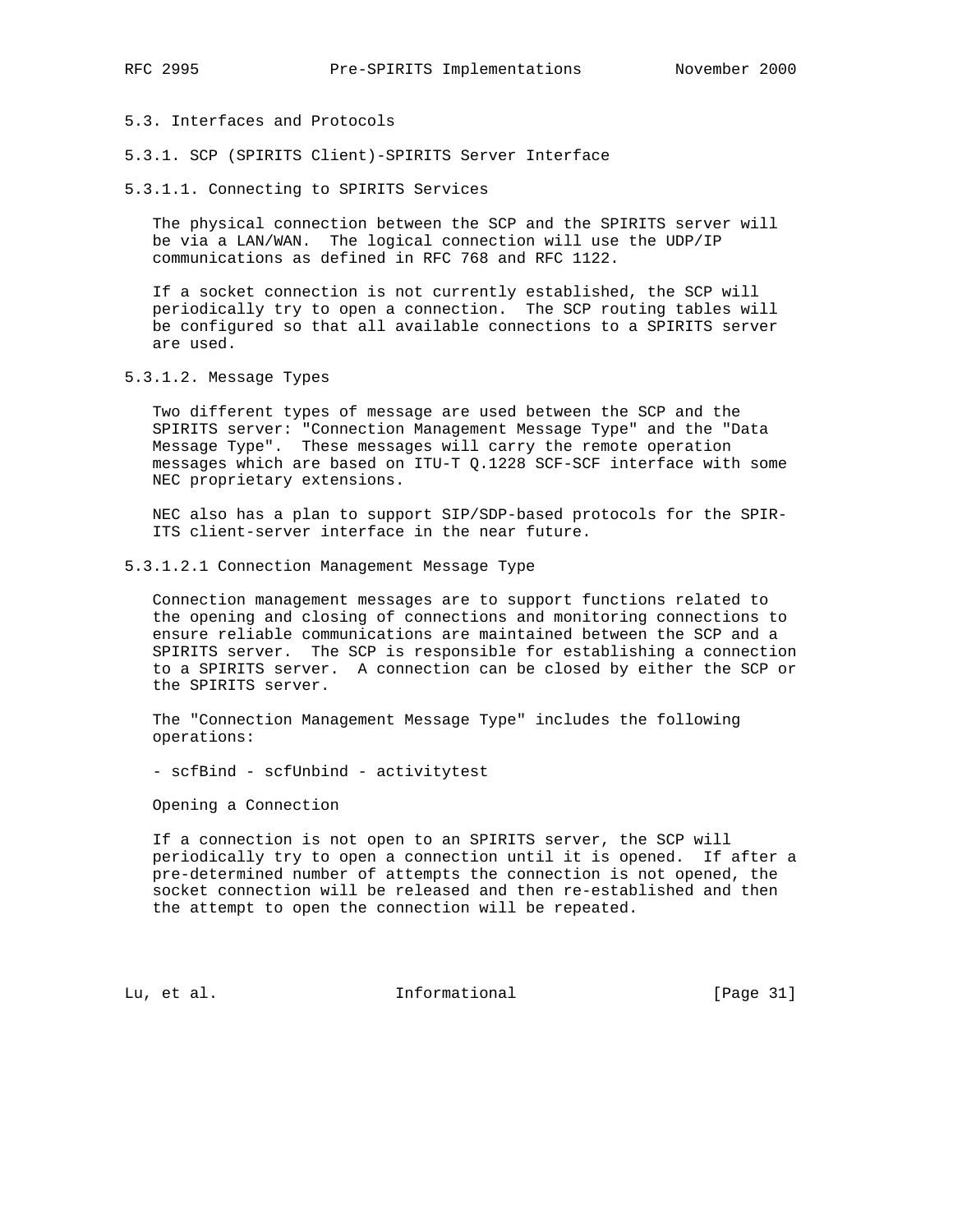The sequence for opening a connection is:

 1. SCP will transmit a scfBind invokation message to the SPIRITS server. This message also carries the version information and activity test interval.

 2. The SPIRITS server, upon receiving an invokation of the scfBind from a particular SCP, will reset all the data concerning the connection and then responds with either a return result containing the Web Server Identification number or a return error with a reason.

 3. When the SCP receives a return result, if the ID number does not match the number configured in the SCP, then a scfUnbind will be sent indicating the wrong ID number. If the SCP receives nothing or a return error is received, then the scfBind will be retried after a pre-determined period of time.

 4. Once the SCP has received a return result, the SCP will send Handling Information Request or Activity Test.

 Upon receiving an invokation of activityTest, the SPIRITS server should reply with a return result of activityTest. If the SPIRITS server does not receive any invokation messages of Handling Information Request or Activity Test from the SCP for four times the Activity Test Interval value in milliseconds, the SPIRITS server should then close the connection.

 To close a connection an invokation of the scfUnbind is sent by either the SCP or SPIRITS server to the remote end. When an invokation message of the scfUnbind is received, the receiving end should terminate the connection.

scfBind

 The scfBind operation is used to open the connection between the SCP and the SPIRITS server. The SCP will send the SPIRITS server an invokation of the scfBind to establish an association. If the SPIRITS server is ready to handle the request then it should respond with a return result.

 The return result of scfBind contains the identifier of the SPIRITS server. If the SCP receives the return result where the identification of the SPIRITS server does not match that registered against the SPIRITS server, then the SCP will send an invokation of the scfUnbind indicating an incorrect identifier was received.

 If the SPIRITS server is not ready to handle the request or cannot handle the version, then it should respond with a return error.

Lu, et al. 10. Informational 1. [Page 32]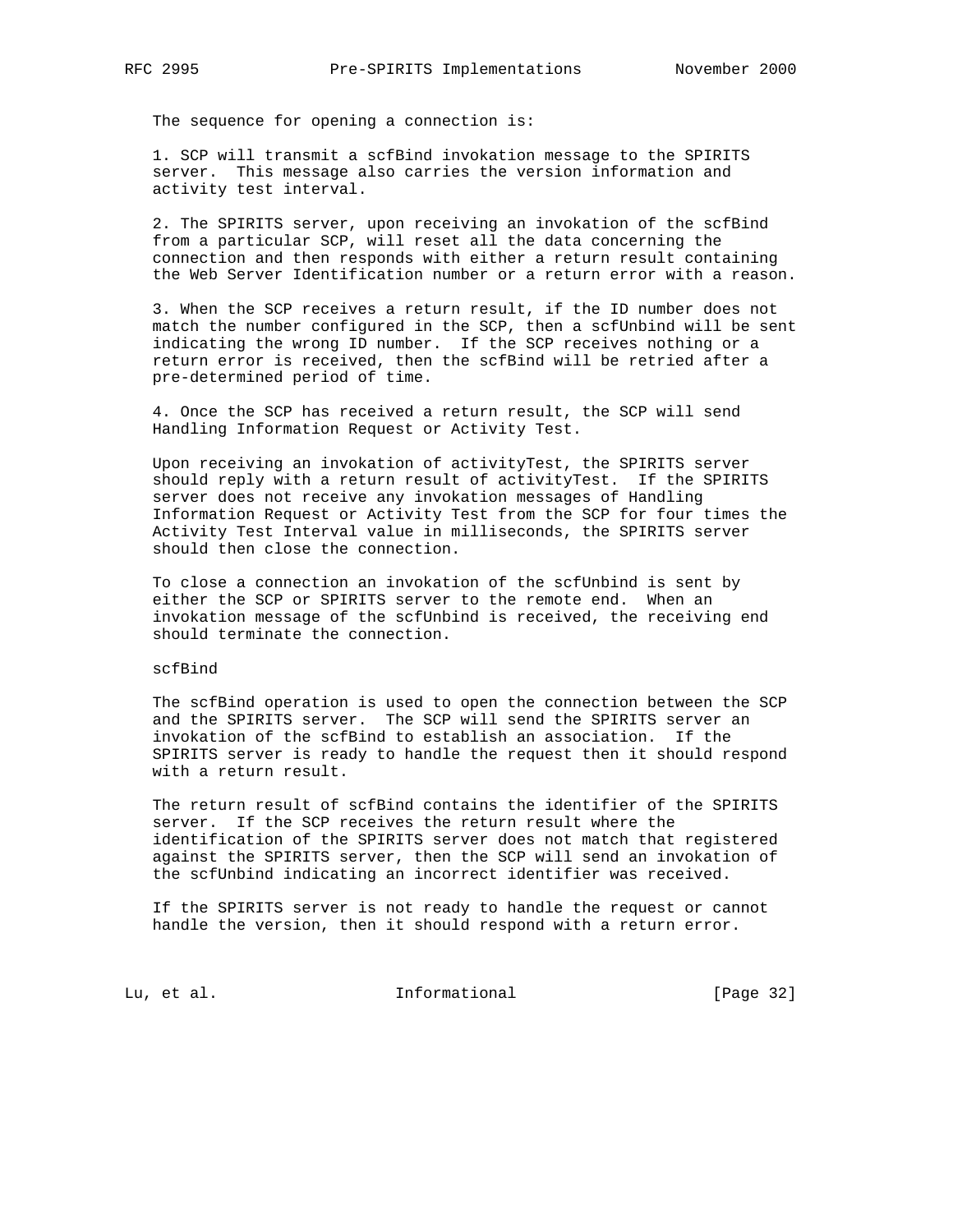## scfUnbind

 The scfUnbind operation is used to close the connection between the SCP and the SPIRITS server. Either the SCP or the SPIRITS server can invoke this operation.

 Upon receiving an invokation message the receiving end should terminate the connection.

activityTest

 If the SCP has not sent a Data Message for the time period specified by the "Activity Test Interval", it will send an invokation message of activityTest. When the SPIRITS server receives such an invokation, it will reply with a return result message of activityTest.

 Its contents should be retained by the SPIRITS server. They are to be echoed back in the return result so that the message reply time can be calculated.

5.3.1.2.2. Data Message Type

 SCPs use the following operations, which are sent to the SPIRITS server via a Data-Message-Type message, to request execution of some service procedure or notification of an event that takes place at the SCPs:

o handlingInformationRequest

 The handlingInformationRequest message will request a SPIRITS server the execution of some service procedure.

o handlingInformationResult

 The handlingInformationResult message will show the SCP the result of the execution, which was carried out by the SPIRITS server.

o confirmedNotificationProvided

 The confirmedNotificationProvided message will indicate to the SPIRITS server of an event, which takes place at the SCP. If the confirmedNotificationProvided indicating 'caller abandon' is received, the SPIRITS server will inform the client of the caller abandon and send the SCP a return result for the confirmedNotificationProvided.

Lu, et al. 10. Informational 1. [Page 33]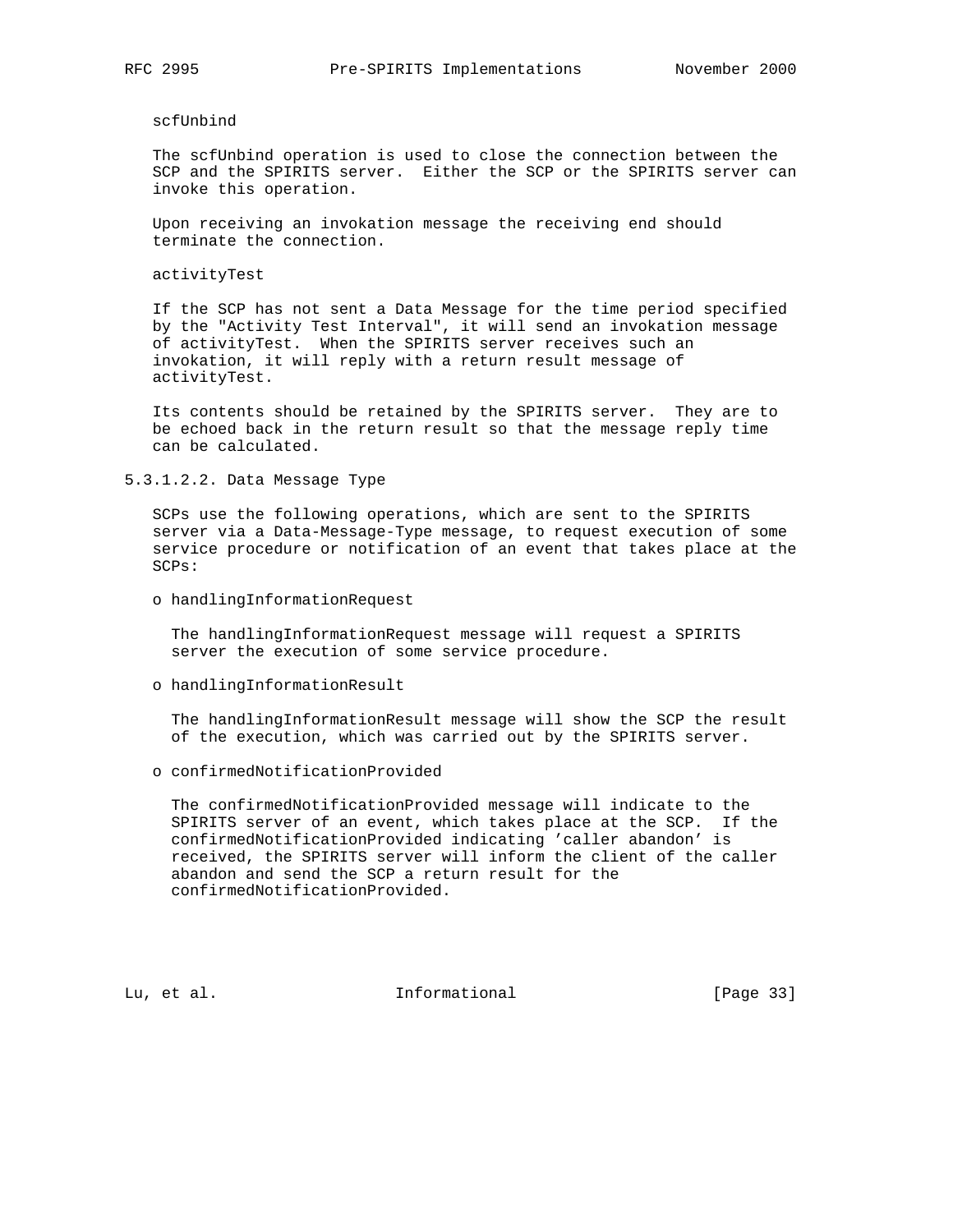The invoked operation has always a response which is either a return result of the operation or an invokation of another operation.

 If a Data Message is not replied to within a pre-determined time out period then the message will be resent a number of specified times. Once the number of times has been exceeded, if another node exists, the message will be sent to another node if it is available. If all available SPIRITS servers have been queried then Message Time out will be returned to the calling process.

 If an invokation of the handlingInformationResult is received with the cause=63 (Service not available), the handlingInformationRequest will be sent to another node if it is available. If all available SPIRITS severs have been queried then cause=63 will be returned to the calling process.

5.3.2. SPIRITS Server-ICW Client Application Interface

 The following is a list of the application messages that are sent via the secure protocol (refer to section 5.3.3):

o VersionInfo (ICW client -> SPIRITS server)

 Indicate the current version of ICW client software. The SPIRITS server uses this information to determine if the client software is out of date.

o VersionInfoAck (SPIRITS server -> ICW client)

 If the VersionInfo message from an ICW client indicates to a SPIRITS server that it is an out of date version, the URL information is returned within the VersionInfoAck message for use in downloading the newer version. If the client software is up to date, the message simply indicates so and does not include any URL information.

o CallArrival (SPIRITS server -> ICW client)

Sent by the server to tell the client someone has called the DN.

o CallID

 An identifier for this call. Unique in the domain of this client/server session.

Lu, et al. Informational [Page 34]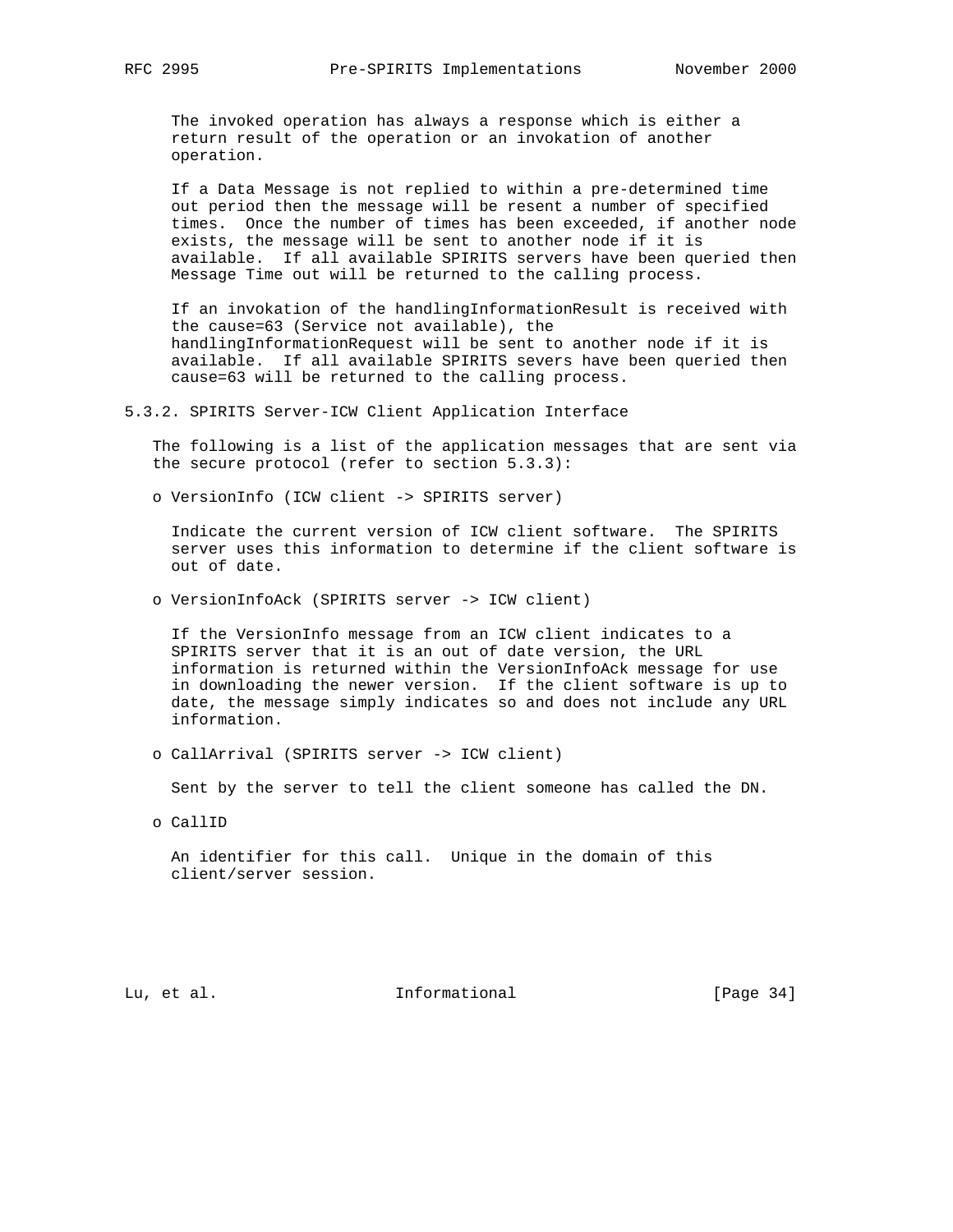o CallingNumber

o CallingName

 The name of the calling party is sent to the Client Application from the SPIRITS server. When available, the name is sent as a 15-character string. If the name is unavailable it is sent as "Name Unavailable". If the calling party has CLIR set, it is sent as empty (" ").

o CallConnect (ICW client -> SPIRITS server)

 If a corresponding CallConnect is not received within a certain period after sending a CallArrival, the SPIRITS server will behave as though a CallConnect, Handling=Ignore had been received.

o CallLost (SPIRITS server -> ICW client)

 Sent by server to cancel a CallArrival before a CallConnect is received by the server.

- 5.3.3. Secure Reliable Hybrid Datagram Session Protocol (SRHDSP) for Use Between ICW Client Application and SPIRITS Server
- 5.3.3.1. Overview

 In principle the solution involves session initiation over SSL (meeting requirements for standards based security) after which the SSL session is closed, thereby reducing the number of simultaneous TCP/IP sessions. The rest of the session is communicated over UDP/IP, secured using keys and other parameters exchanged securely during the SSL session.

5.3.3.2. Session Initiation

 The ICW client initiates an SRHDSP session, by reserving a UDP/IP port, and opening an SSL session with the service (e.g., ICW) on the service's well known SSL/TCP port. After establishing the SSL Session, the ICW client sends the server its IP address, the reserved UDP port number, and the set of supported symmetric key algorithms.

 The server responds with a symmetric key algorithm chosen from the set, the server's UDP port for further communication, heartbeat period, and the value to use for the sequencing window.

Lu, et al. 10. Informational 1. [Page 35]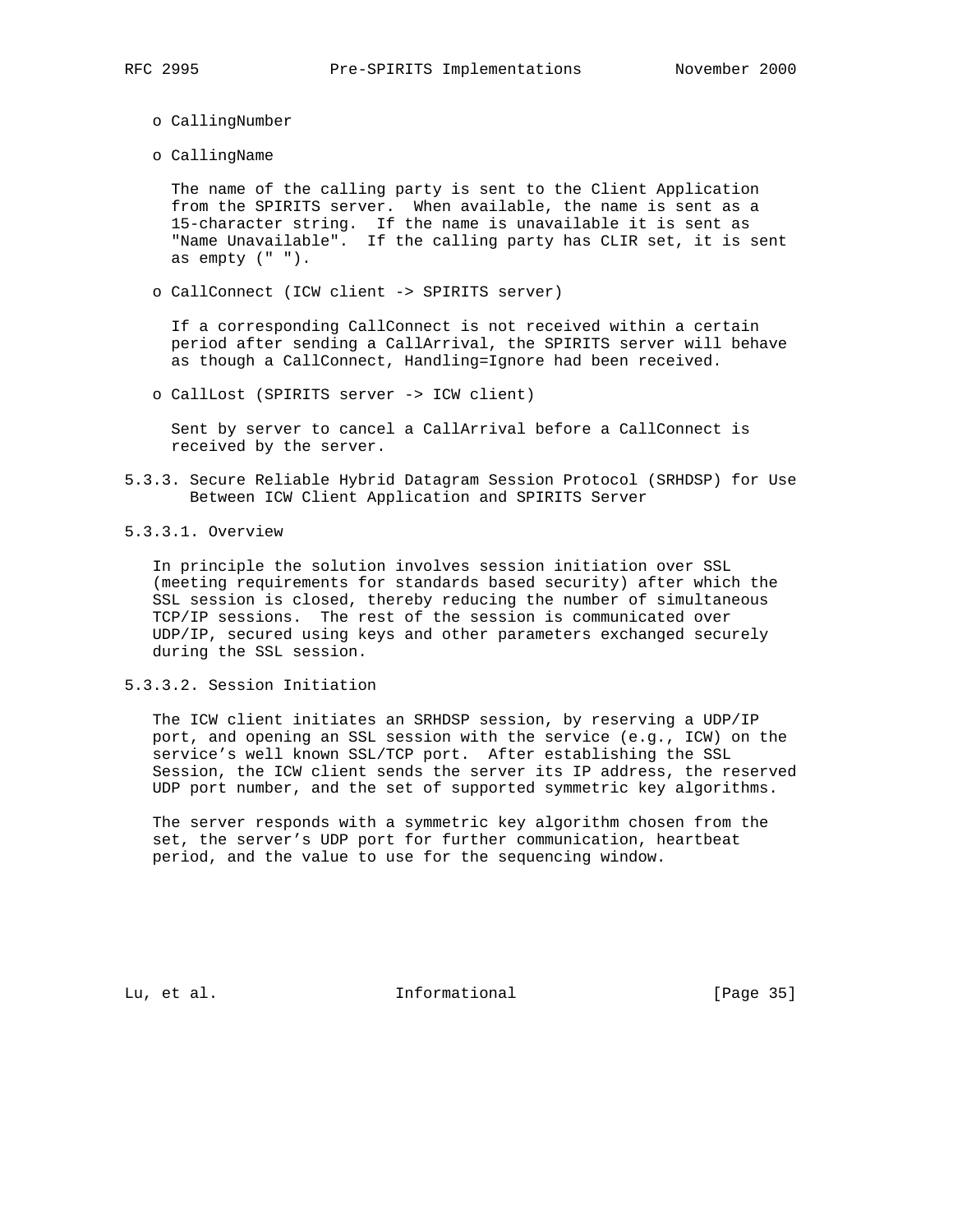The client then generates a symmetric key using the selected algorithm and transmits this to the server. The SSL session is then closed and the SRHDSP session is considered open.

5.3.3.3. Secure Reliable Datagram Transport

 Application, and subsequent session management messages use symmetric signaling. That is, the signaling is the same whether the client is sending a message or the server is sending a message.

 The message packets are transmitted securely. The protocol corrects for lost, duplicated and out of sequence packets.

5.3.3.4. Session closure

The client or server may close the session.

 A session is closed using a Close message including the next sequence number, and encrypted with the agreed key.

 The receiver, on processing (as opposed to receiving) a Close message, should set a timer, when the timer expires all details of the session should be forgotten. The timer is to allow for retransmission of the close if the Ack gets lost, we still need to be able to decrypt the subsequent retransmission and re-acknowledgment.

 If any message other than a close is received after a close is processed, it is ignored.

- 6. Telia/Nortel's Implementation
- 6.1. Overview

 The system implemented by Telia in cooperation with Nortel Networks is designed to support services that execute before the end-to-end media sessions are established. These services include, for example:

- call transfer and number portability for redirecting calls
- call waiting and call offering for announcing a pending call
- call screening and don't disturb for filtering incoming calls
- automatic call distribution and 800-services for selecting termination point

 The Telia/Nortel system aims to allow service providers to develop the services mentioned above. Presently, prototypes for online incoming call disposition and automatic incoming call disposition (described in Section 2) have been developed to prove the concept.

Lu, et al. 10. Informational 1. [Page 36]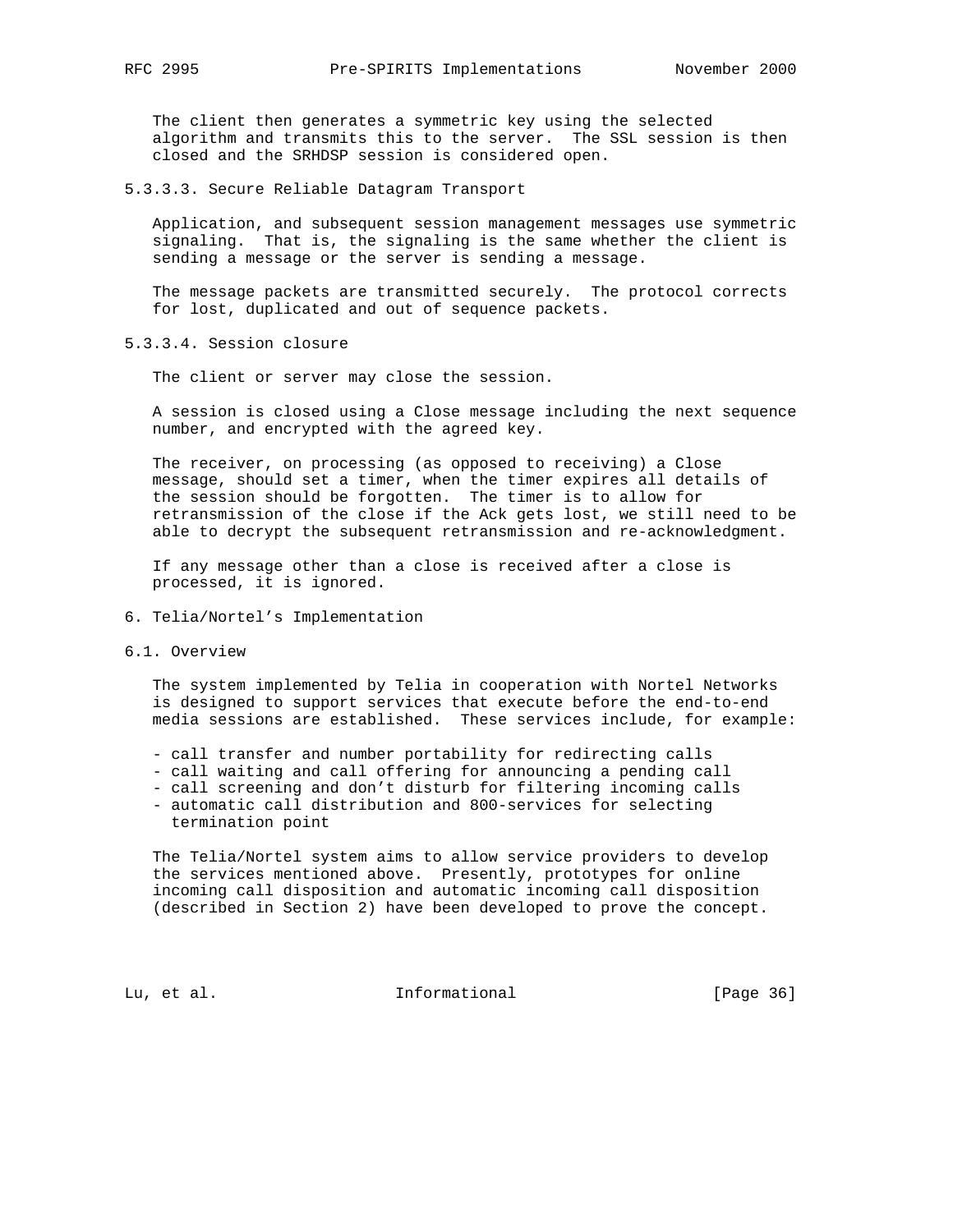In the Telia/Nortel architecture, services run on top of SIP Redirect Servers. The distributed nature of SIP enables these servers to be hosted, for example, by an enterprise server, a Service Provider's server cluster, a user's desktop PC, or even by a hand-held cordless device.

 The SIP Redirect Server receives a SIP INVITE message for each call regardless of which network the call is being set up in. The server MAY apply any kind of service logic in order to decide on how to respond to the invitation. Service logic may interact with the user to allow the user to specify how to handle a call such as described in Section 2. This, however, is not the focus of the Telia/Nortel system.

6.2. Architecture and Protocols

 The general idea behind the architecture is to create services as if all communication was based on IP and all clients and servers were SIP enabled. This of cause is not true in existing telecommunications networks. Hence, a new type of network element, the Service Control Gateways (SCG) hides the true situation from the services.

 SCGs convert network-specific call control signaling to SIP messages and vice versa. A SCG behaves as a regular SIP User Agent (UA) towards the services and as a network-specific service control node in the network where the call is being set up. For example, when connecting to a GSM network, the SCG can play the role of an SCP or a MAP or an ISUP proxy. The specific role depends on what service triggers are being used in the GSM network.

 SCGs handle protocol conversions but not address translation, such as telephone number to SIP URL, which is handled by a regular SIP Server to keep the SCG as simple as possible.

 Consider a service example of number portability. A conventional number portability implementation in a mobile Circuit Switched Network (CSN) uses INAP messages to carry number queries to a network-internal data base application. Here, a SCG and a high performance SIP Redirect Server, referred to as the Number Server (NS), have replaced the data base typically located in an SCP. (See Figure 11.)

Lu, et al. 10. Informational 1. [Page 37]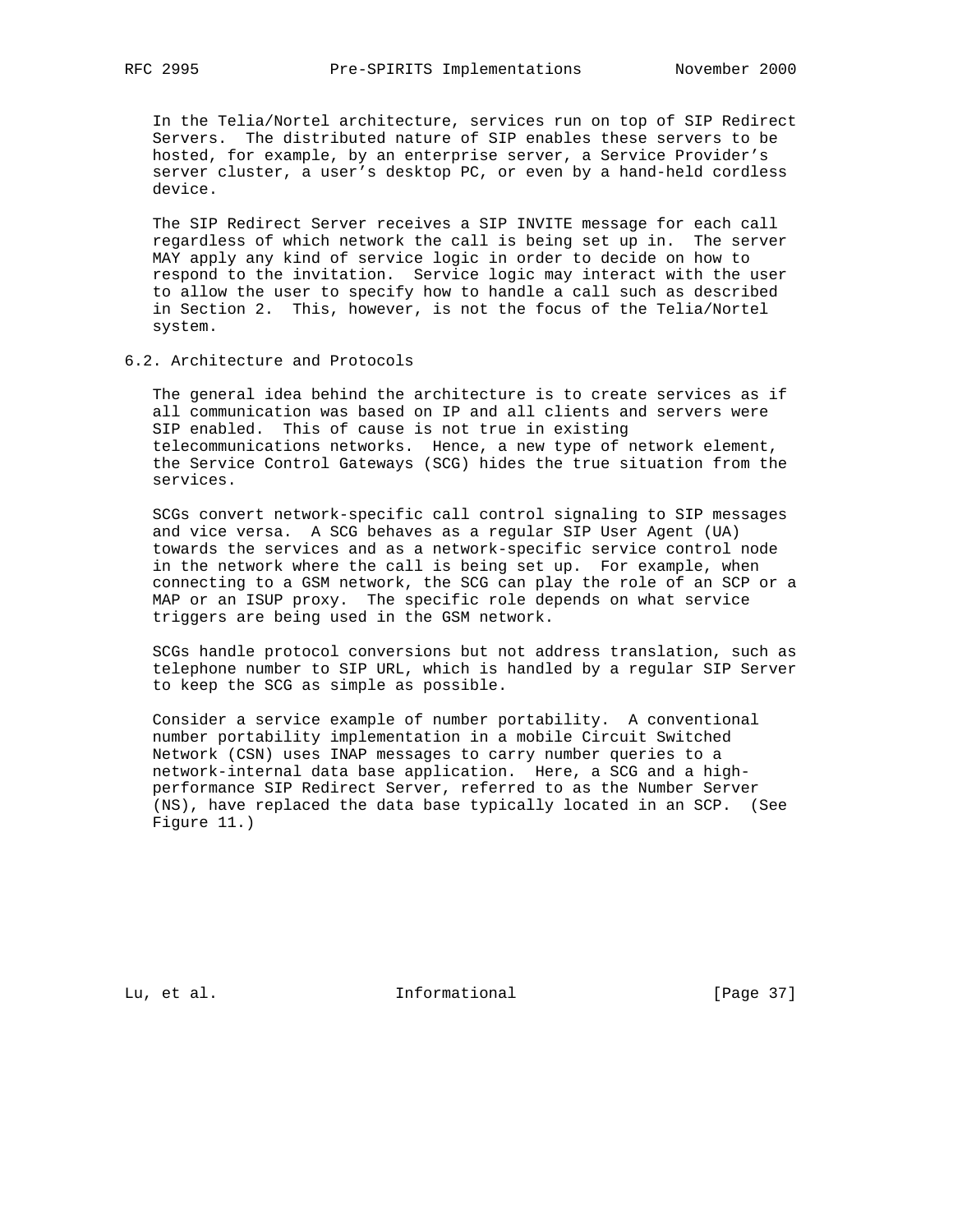| +-----------+ TNAP +-----+ STP +---------------------------+ |  |  |  |  |
|--------------------------------------------------------------|--|--|--|--|
| CSN node  --------  SCG  -------  NS (SIP Redirect Server)   |  |  |  |  |
|                                                              |  |  |  |  |

Figure 11: An Architecture for Number Portability

 The INAP IDP message that carries the number query is converted to a SIP INVITE message by the SCG and is then forwarded to the NS (SIP Redirect Server).

 If the called number is not registered, then the NS will return "404 Not Found". The SCG interprets this as "non ported number" and returns a CON message to the CSN network, making it connect the call to the called number.

 If the number is ported and hence registered, then the NS will return "301 Moved Permanently" with a TEL URL (routing number) in the contact field. The SCG then returns a CON message to the CSN network, making it connect the call to the number that was conveyed in the contact field.

 The solution above enables the same Number Server to provide Number Portability to multiple networks by means of using multiple SCGs.

 If we make the SIP server in the number portability example operate in proxy mode for selected numbers, then it will become a kind of service router, able to relay number queries to any SIP-Redirect- Server-based service anywhere, provided there is an IP connection to the host in concern. Figure 12 shows the arrangement.

| +-------+ TNAP +-----+ STP +------------------+ STP +-----------+ |                             |                          |  |                  |  |                       |  |  |  |
|-------------------------------------------------------------------|-----------------------------|--------------------------|--|------------------|--|-----------------------|--|--|--|
|                                                                   | $CSN$ $ -----$ SCG $ -----$ |                          |  | NS No            |  | $ ----- $ Service $ $ |  |  |  |
| node                                                              |                             | the contract of the con- |  | (redirect/proxy) |  | (redirect)            |  |  |  |
|                                                                   |                             |                          |  |                  |  |                       |  |  |  |

### Figure 12: SIP-Based Service Router

 Suppose that we connect a value-added service, such as a Personal Call Filtering service hosted by a user's desktop PC, to a certain telephone number. The INAP IDP message is converted to a SIP INVITE message by the SCG and is then forwarded to the NS, just as in the previous example. However, in this case, the number is registered with a reference to a SIP URL. This makes the Number Server proxy the SIP INVITE message to the registered URL, which is the address of the service.

Lu, et al. Informational [Page 38]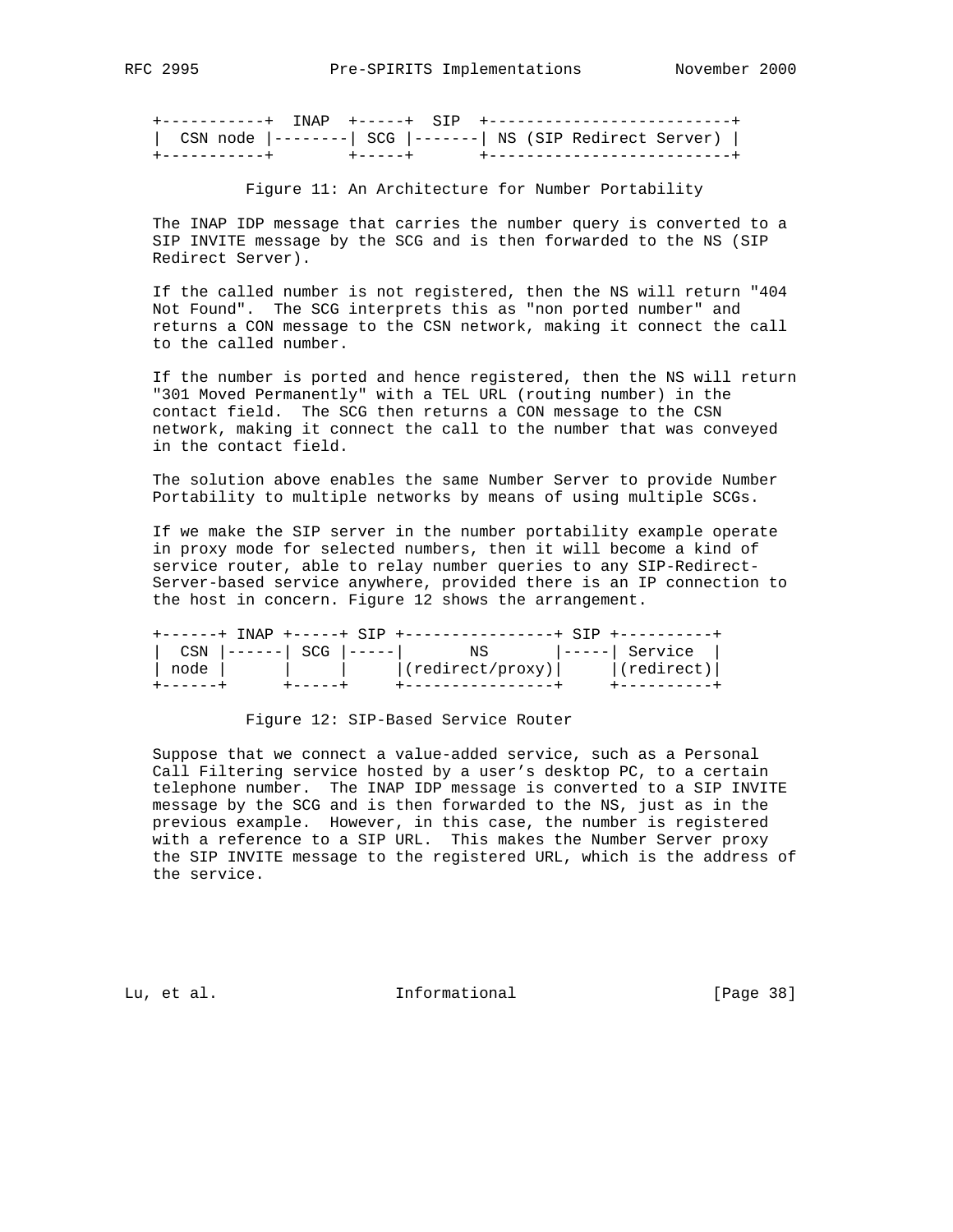The service responds as a SIP Redirect Server and the Personal Call Filtering service logic determines the response. The NS sends the response back to the SCG which converts the response to an appropriate INAP message. The response from the service is typically "302 Moved Temporarily" with a telephone number in the Contact field.

 If the response is 301 or 302, as the examples above suggest, then a telephone number is carried in the contact field. If the user can be reached via several different addresses, then all of them SHOULD be added to the response by means of multiple contact fields. The SCG then selects an address that is valid for the node or application that issued the number query.

 As illustrated by the service examples, the Telia/Nortel system aims to allow the introduction of multi-network services without requiring multi-protocol support. The services hence operate in the same way regardless of in which network the call is made and common IP services can be shared across heterogeneous networks.

| +-----------+    +-------+ SIP +----+ |     |    |            |                             |
|---------------------------------------|-----|----|------------|-----------------------------|
| Network 1  ---  SCG 1  -----          |     |    |            | $ ---:$ :-----  Service A   |
| +-----------+ +-------+               |     |    |            | ; ; ; ; +-----------        |
| +-----------+ +-------+ SIP           |     |    |            | $:$ SIP +-----------+       |
| Network 2 $ --- $ SCG 2 $ --- $       |     | NS |            |                             |
| +-----------+ +-------+               |     |    |            | : Any : $+--------+$        |
|                                       |     |    | $:$ TP $:$ |                             |
| +-----------+   +-------+ SIP         |     |    |            |                             |
| Network n  ---  SCG n  -----          |     |    |            | ---: work :-----  Service C |
|                                       |     |    |            |                             |
|                                       |     |    |            |                             |
| --------+                             | SIP |    |            |                             |
|                                       |     |    |            | $--- $ Service x $ $        |
| --------+                             |     |    |            | +-----------                |

Figure 13: Interconnecting Heterogeneous Networks via SIP

### 6.3. Security

 The Telia/Nortel architecture uses security mechanisms available to ordinary SIP services, implemented as they would be in a pure SIP network. The architecture described here does not impose any additional security considerations.

 General security issues that must be considered include interconnection of two different networks. SCGs must therefore include mechanisms that prevent destructive service control signaling from one network to the other. For example, a firewall-type

Lu, et al. 10. Informational 1. [Page 39]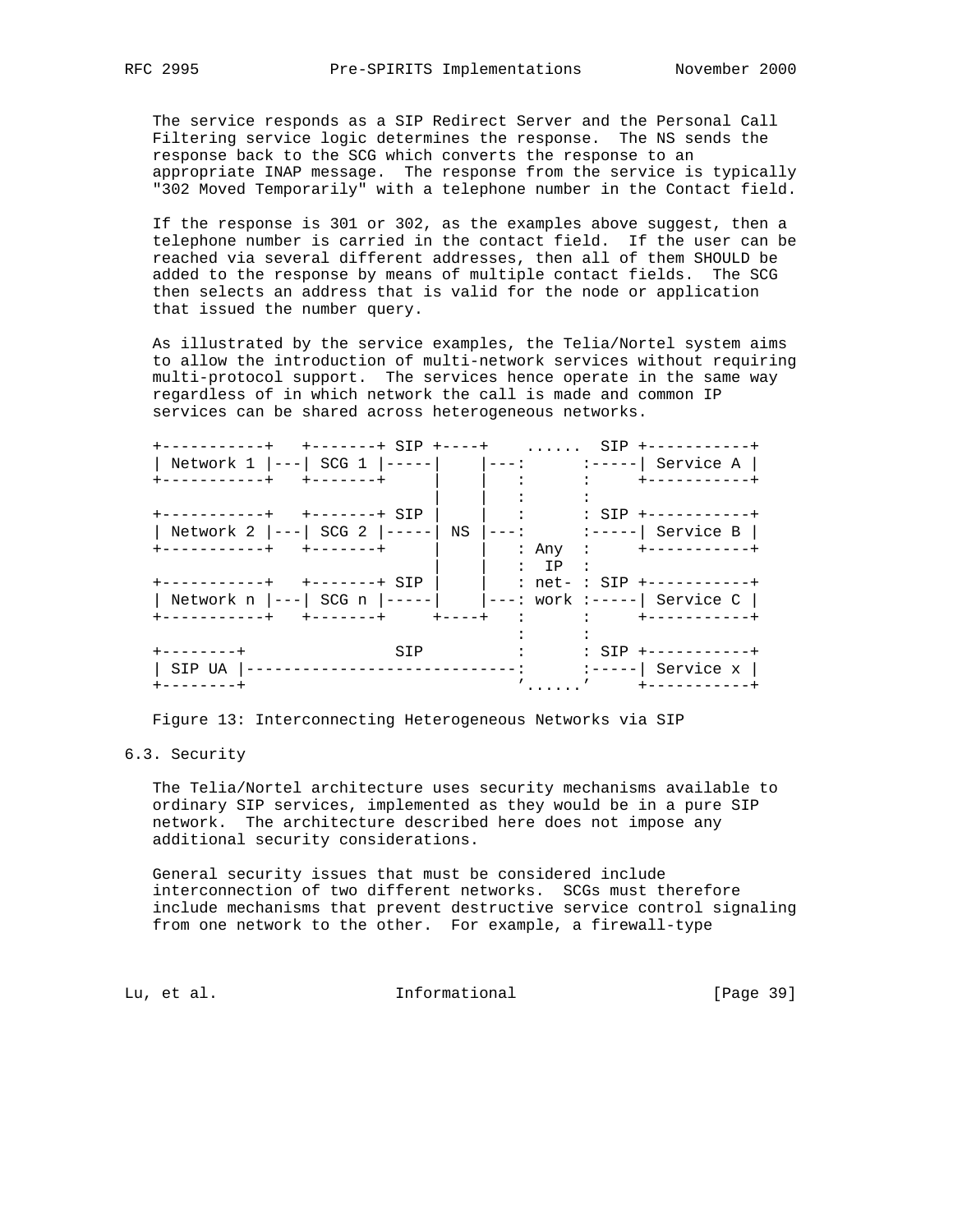mechanism that can block a denial-of- service attack from an Internet user toward the PSTN.

7. Security Considerations

 Overall, the SPIRITS security requirements are essentially the same as those for PINT [3, 4], which include, for example:

+ Protection of the PSTN from attacks from the Internet.

 + Peer entity authentication to allow a communicating entity to prove its identity to another in the network.

 + Authorization and access control to verify if a network entity is allowed to use a network resource.

 + Confidentiality to avoid disclosure of information (e.g., the end user profile information and data) without the permission of its owner.

 + Non-repudiation to account for all operations in case of doubt or dispute.

 As seen in the previous sections, most implementations examined in this document have employed means (e.g., firewalls and encryption) to meet these requirements. The means are, however, different from implementation to implementation.

8. Conclusion

 This document has provided information relevant to the development of inter-networking interfaces between the PSTN and Internet for supporting SPIRITS services. Specifically, it described four existing implementations of SPIRITS-like services. Surveying these implementations, we can make the following observations:

- o The ICW service plays the role of a benchmark service. All four implementations can support ICW, with three specifically designed for it.
- o SIP is used in most of the implementations as the based communications protocol between the PSTN and Internet. (NEC's implementation is the only exception that uses a proprietary protocol. Nevertheless, NEC has a plan to support SIP together with the extensions for SPIRITS services.)
- o All implementations use IN-based solutions for the PSTN part.

Lu, et al. 10. Informational 1. [Page 40]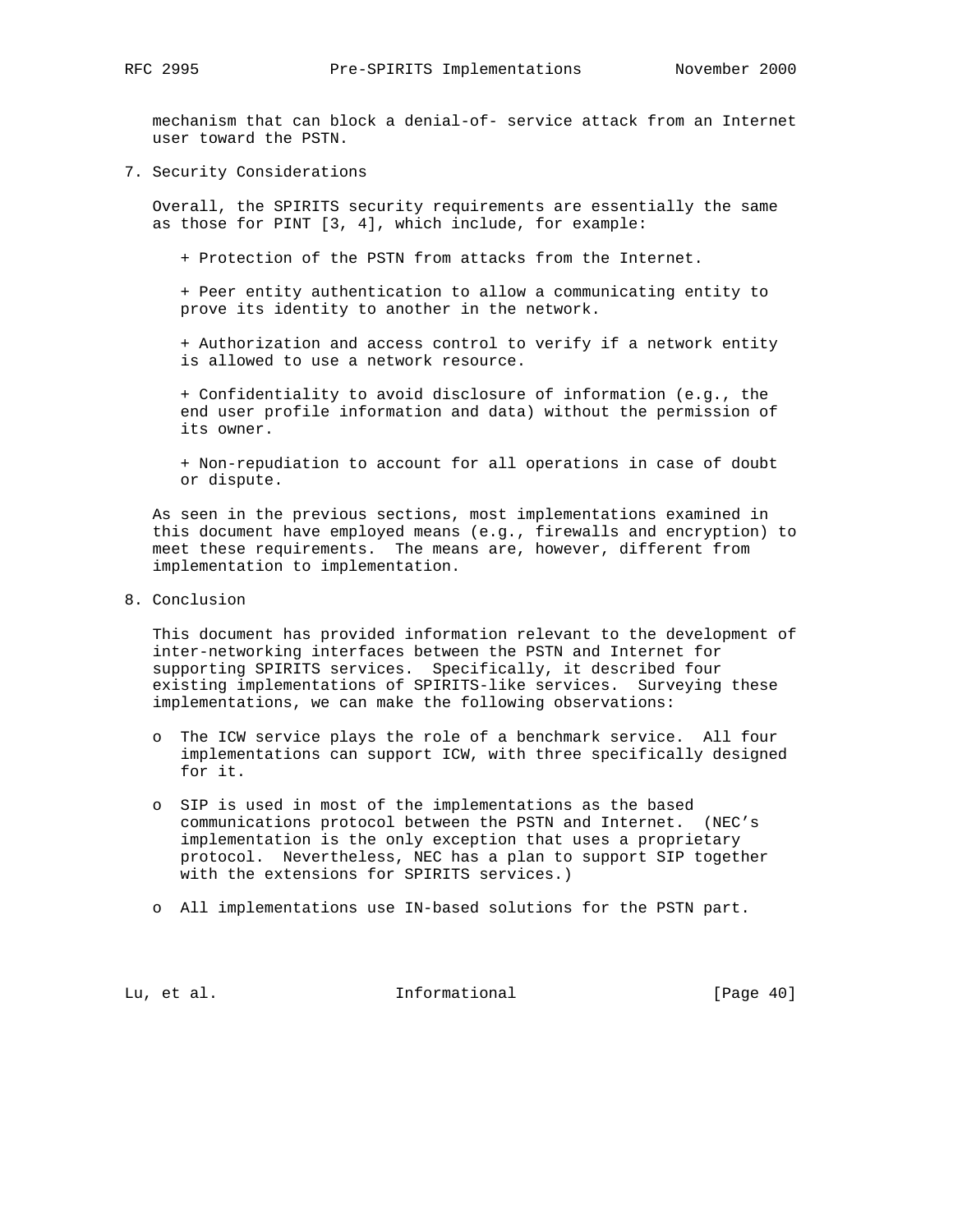It is clear that not all pre-SPIRITS implementations inter-operate with each other. It is also clear that not all SIP-based implementations inter-operate with each other given that they do not support the same version of SIP. It is a task of the SPIRITS Working Group to define the inter-networking interfaces that will support inter-operation of the future implementations of SPIRITS services.

- 9. References
	- [1] Petrack, S. and L. Conroy, "The PINT Service Protocol: Extensions to SIP and SDP for IP Access to Telephone Call Services", RFC 2848, June 2000.
	- [2] Handley, H., Schulzrinne, H., Schooler, E. and J. Rosenberg, "SIP: Session Initiation Protocol", RFC 2543, March 1999.
	- [3] Lu, H. (Ed.), Krishnaswamy, M., Conroy, L., Bellovin, S., Burg, F., DeSimone, A., Tewani, F., Davidson, D., Schulzrinne, H. and K. Vishwanathan, "Toward the PSTN/Internet Inter-Networking-- Pre-PINT Implementations", RFC 2458, November 1998.

### 10. Authors' Addresses

 Igor Faynberg Lucent Technologies Room 4L-334 101 Crawfords Corner Road Holmdel, NJ, USA 07733-3030

 Phone: +1 732 949 0137 EMail: faynberg@lucent.com

 Hui-Lan Lu Lucent Technologies Room 4L-317 101 Crawfords Corner Road Holmdel, NJ, USA 07733-3030

 Phone: +1 732 949 0321 EMail: huilanlu@lucent.com

Lu, et al. 10. Informational 1. [Page 41]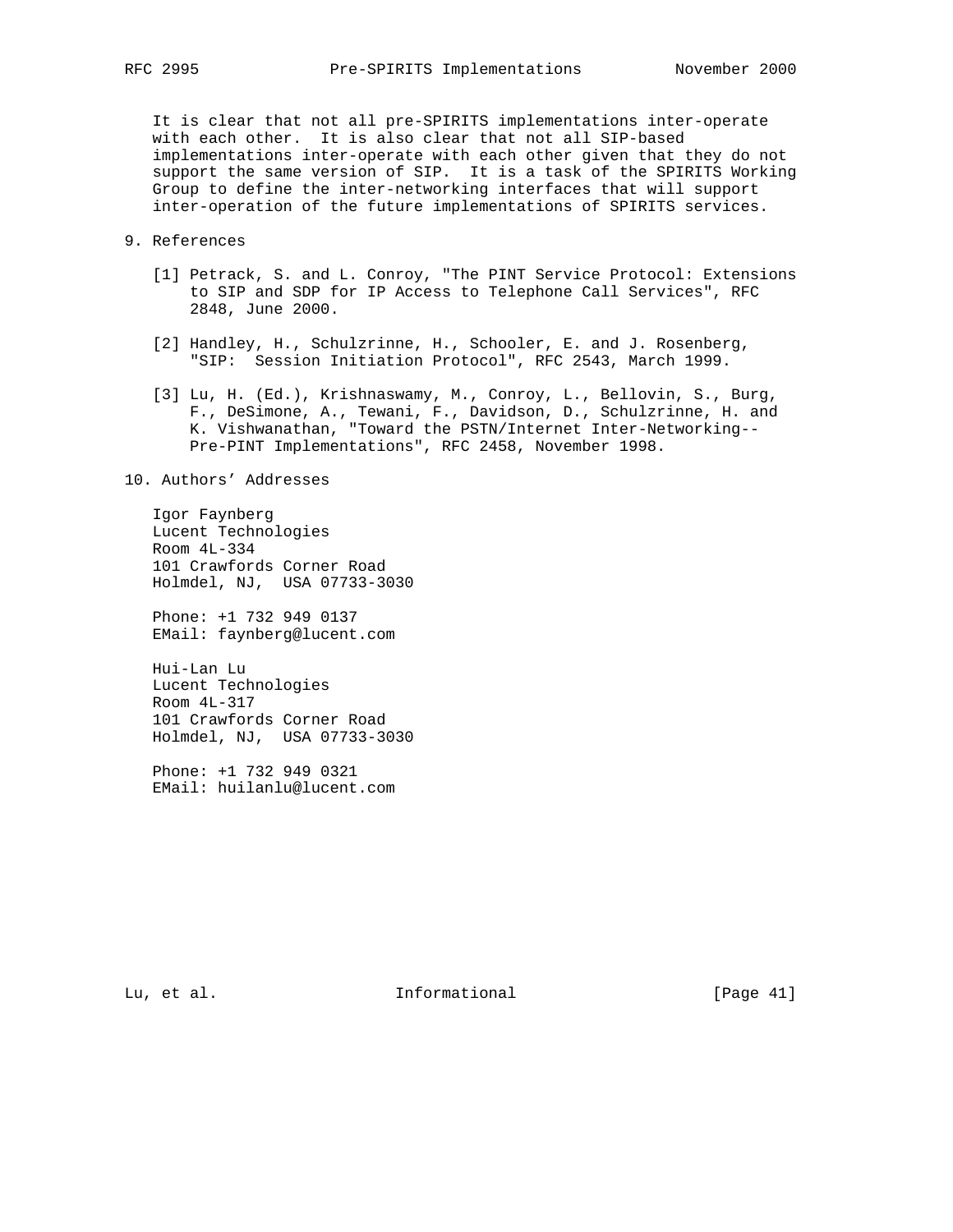John Voelker Lucent Technologies Room 1A-417 263 Shuman Blvd PO Box 3050 Naperville, IL, USA 60566-7050

 Phone: +1 630 713 5538 EMail: jvoelker@lucent.com

 Mark Weissman Lucent Technologies Room NE406B 200 Lucent Lane Cary, NC, USA 27511-6035

 Phone: +1 919 463 3258 EMail: maw1@lucent.com

 Weizhong Zhang Lucent Technologies Room 01-A5-17 2000 Regency Parkway Cary, NC, USA 27511-8506

 Phone: +1 919 380-6638 EMail: wzz@lucent.com

 Sung-Yurn Rhim Korea Telecom 17 Woomyun-dong Seocho-gu, Seoul, Korea

 Phone: +82 2 526 6172 EMail: syrhim@kt.co.kr

 Jinkyung Hwang Korea Telecom 17 Woomyun-dong Seocho-gu, Seoul, Korea

 Phone: +82 2 526 6830 EMail: jkhwang@kt.co.kr

Lu, et al. 10. Informational 1. [Page 42]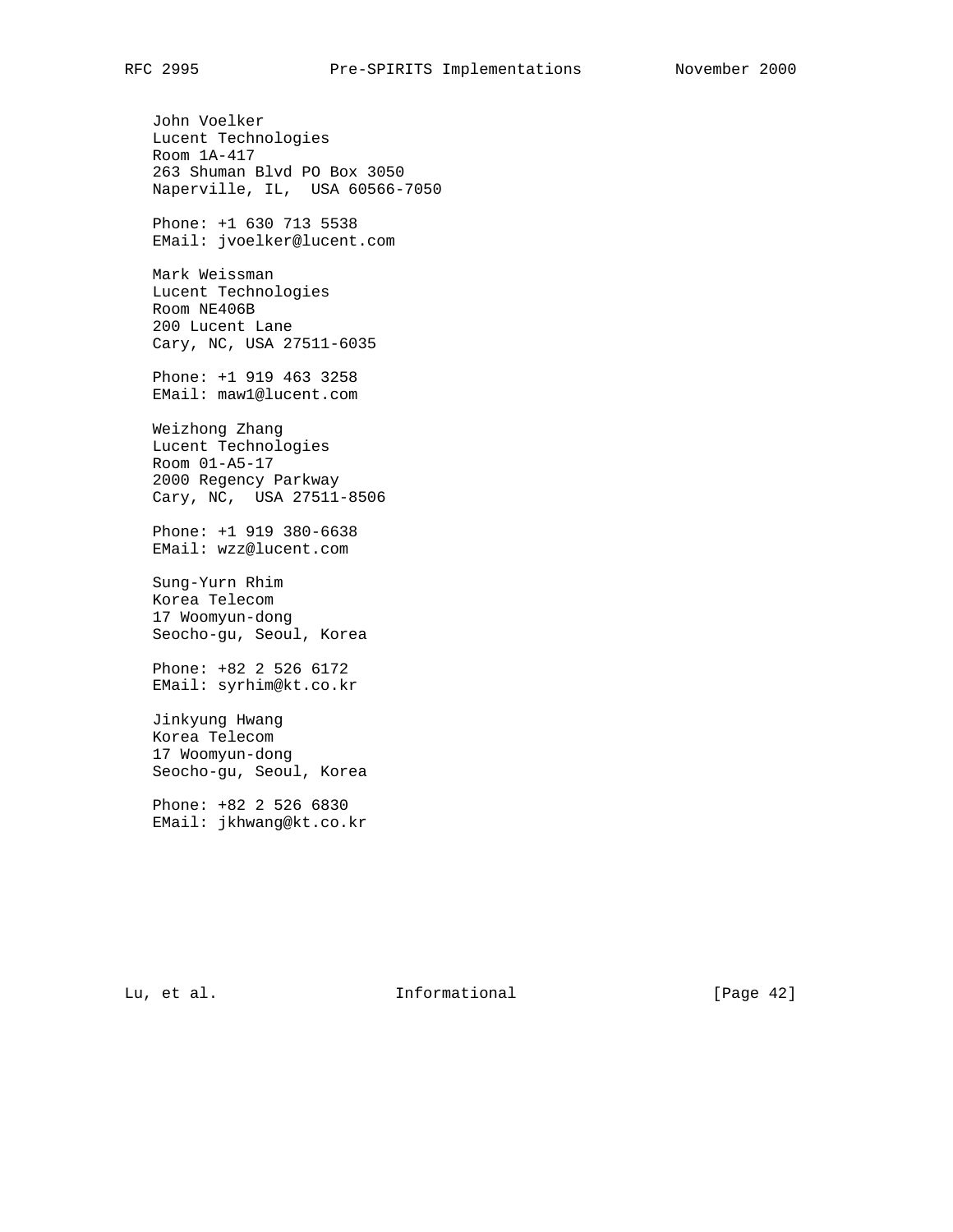Shinji. Ago NEC Corporation 1131, Hinode, Abiko, Chiba, 270-1198, Japan Phone: +81 471 85 7412 EMail: ago@ssf.abk.nec.co.jp S. Moeenuddin NEC America, Inc 1525 Walnut Hill Lane, Irving, TX, USA 75038 Phone: +1 972 518 5102 EMail: moeen@asl.dl.nec.com S. Hadvani NEC America, Inc 1525 Walnut Hill Lane, Irving, TX, USA 75038 Phone: +1 972 518 3628 EMail: hadvani@asl.dl.nec.com Soren Nyckelgard Telia Research Chalmers Teknikpark 41288 Gothenburg Sweden EMail: soren.m.nyckelgard@telia.se John Yoakum Nortel Networks 507 Airport Blvd, Suite 115, Morrisville, NC, USA 27560 EMail: yoakum@nortelnetworks.com Lewis Robart Nortel Networks P.O. Box 402 Ogdensburg, NY, USA 13669 EMail: robart@nortelnetworks.com

Lu, et al. 10. Informational 1. [Page 43]